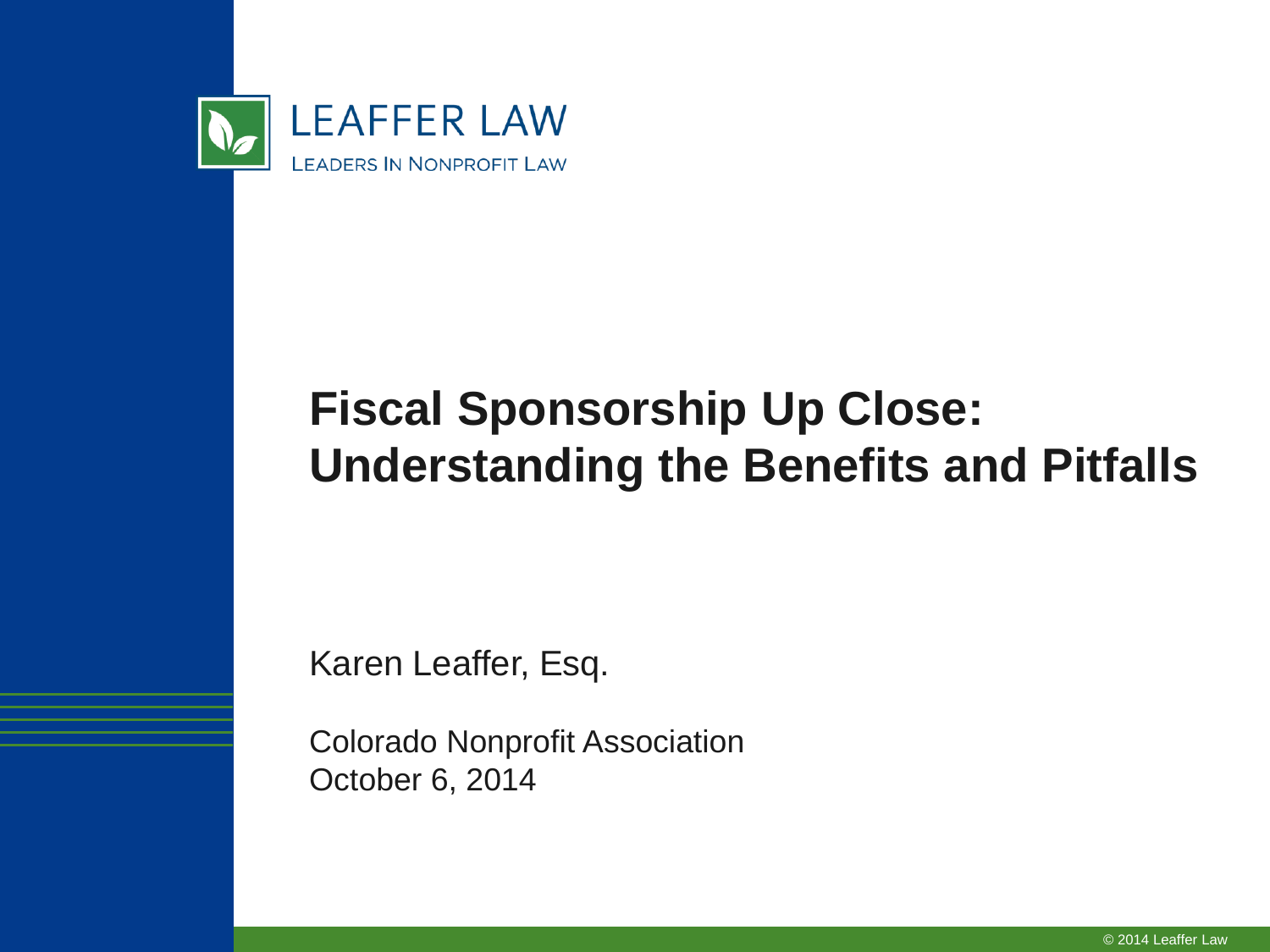

## **Overview**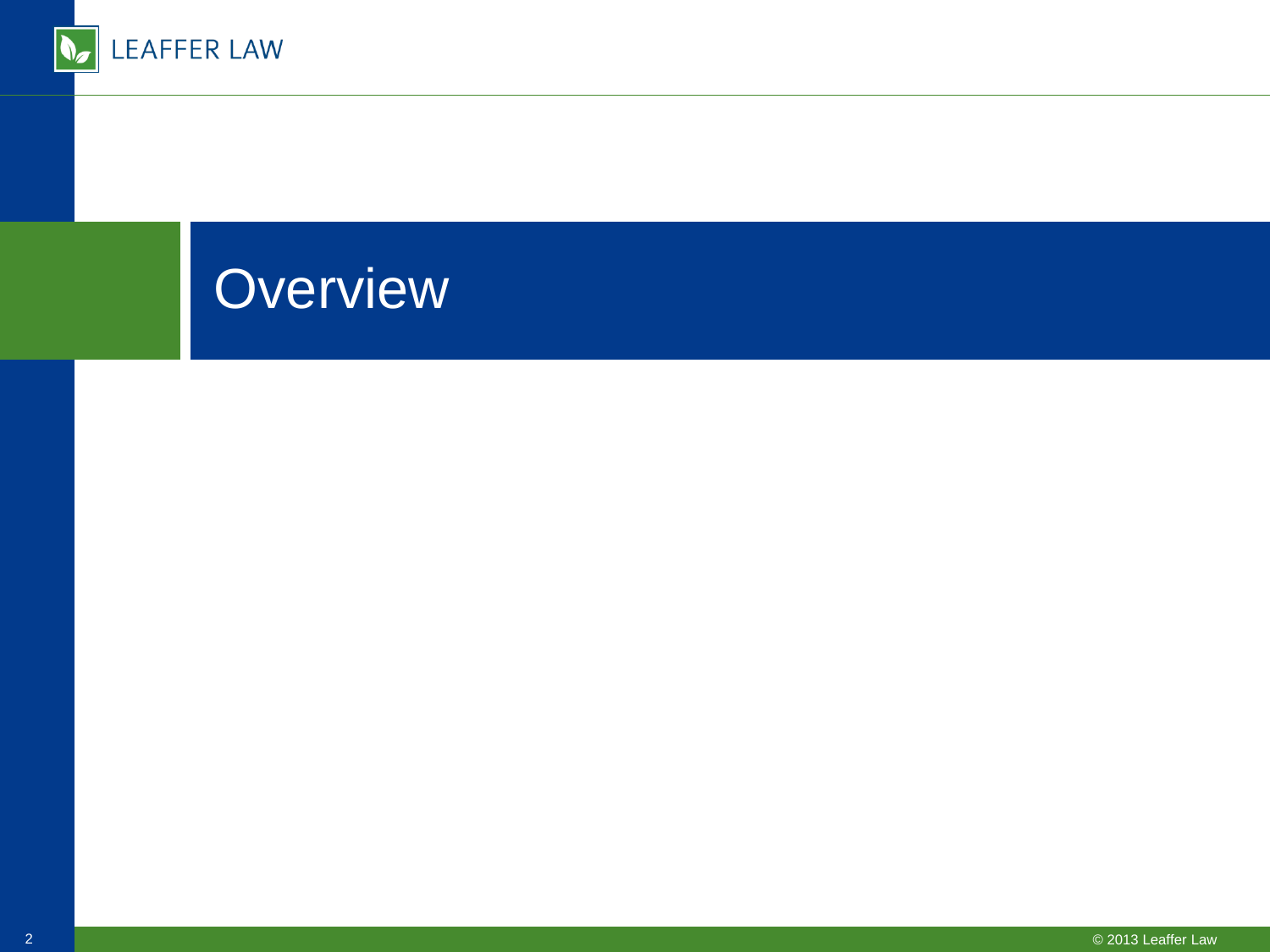

# **What Is Fiscal Sponsorship?**

#### **A formal relationship in which** …



**A group or organization raises funds or undertakes a charitable endeavor …**

#### **Fiscal Sponsor**

**… under the umbrella of a 501(c)(3) public charity, which retains discretion and control**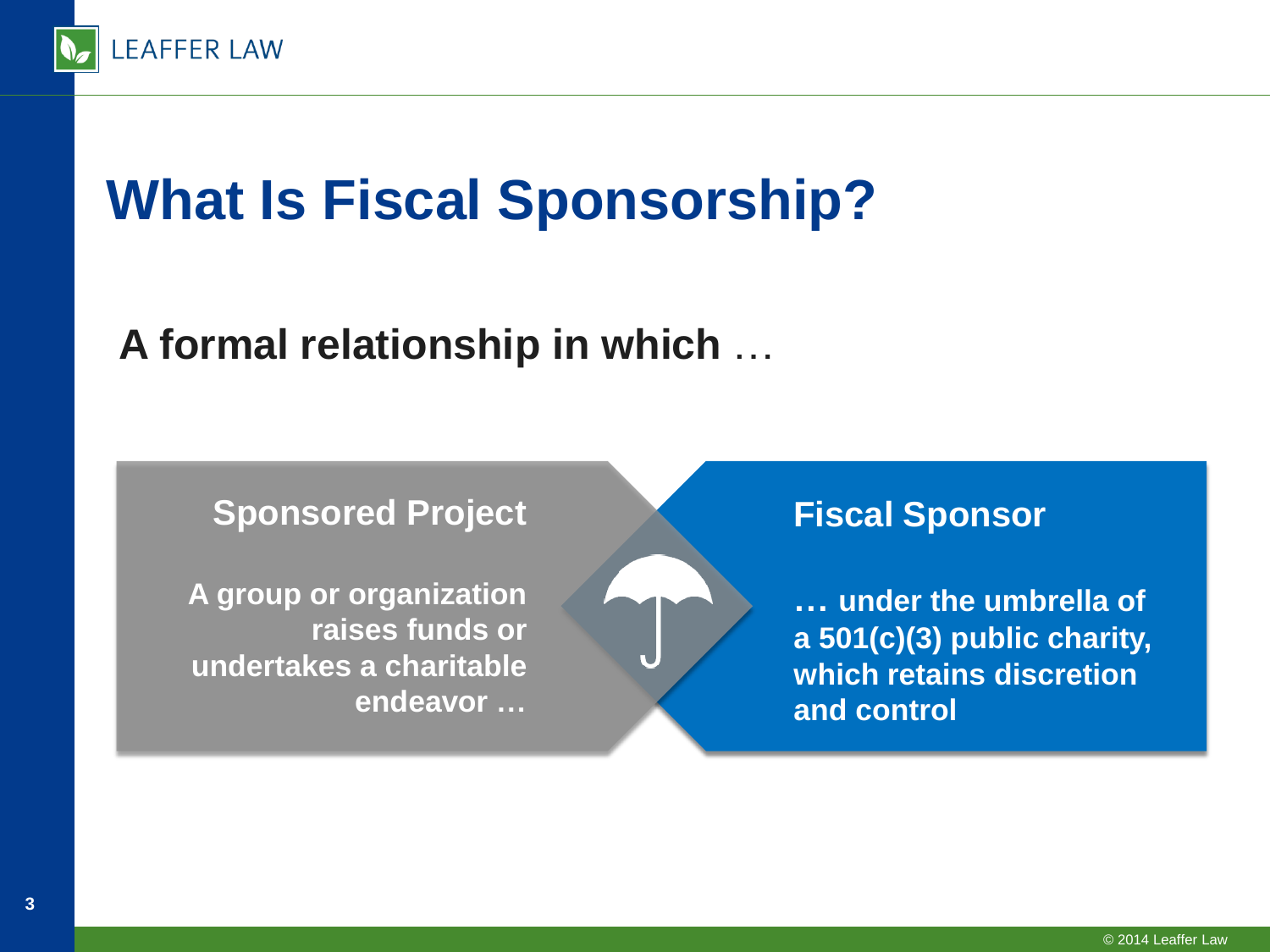

# **How Does Fiscal Sponsorship Work?**



Grant or donation that must be paid to a  $501(c)(3)$  charity, by law or preference

Disbursement via payment of project expense or re-grant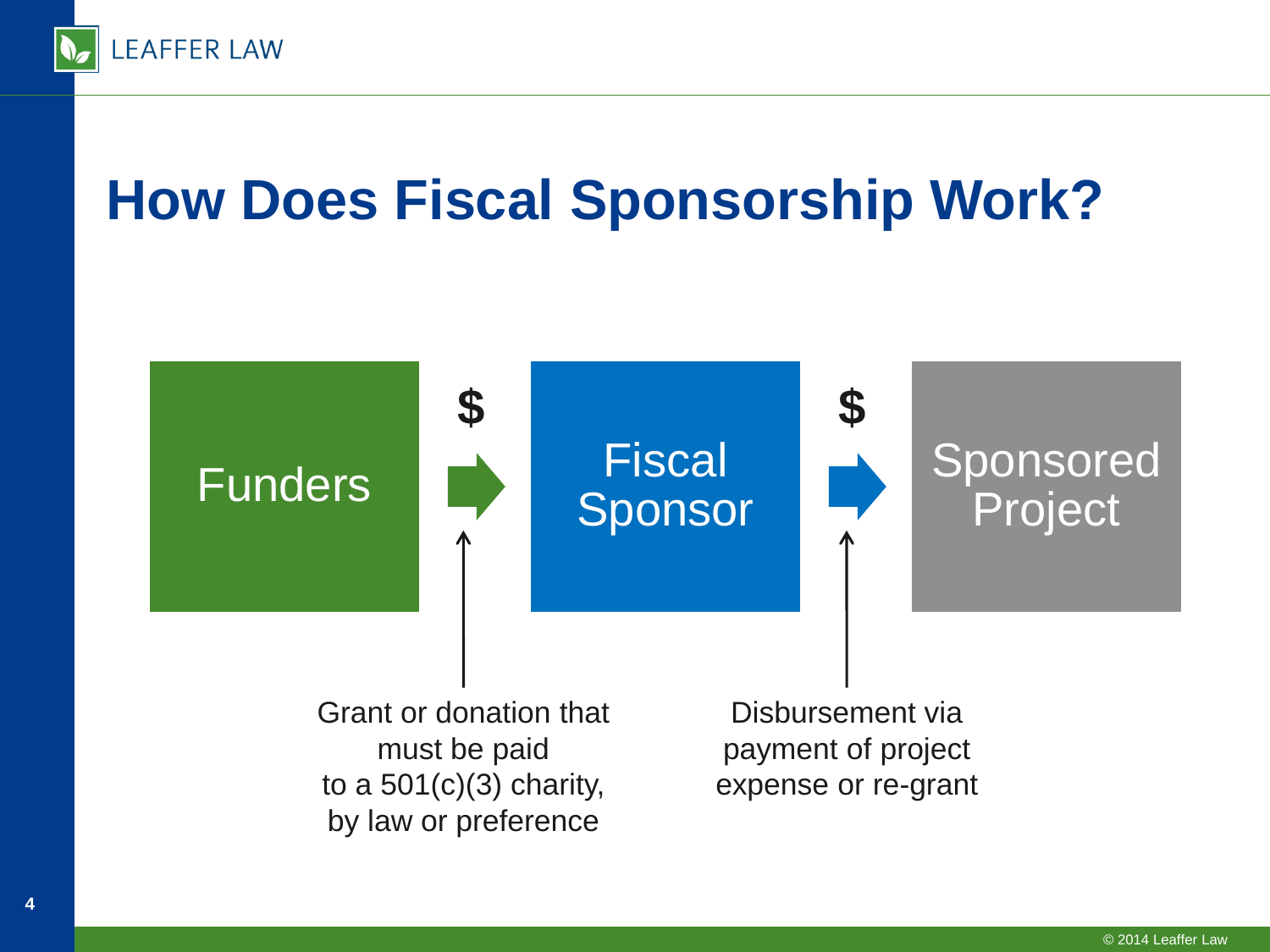

# **Who Does What in Fiscal Sponsorship?**

- **Sponsored Project** provides project planning and boots-on-the-ground to make mission / vision a reality (e.g., mission/strategy, budgeting, fundraising, direct activities)
- **Fiscal Sponsor** provides oversight, support, operating platform (sometimes) and 501(c)(3) umbrella (e.g. back office administration, training, reports to grantors)
- **Funders** provide capital and accountability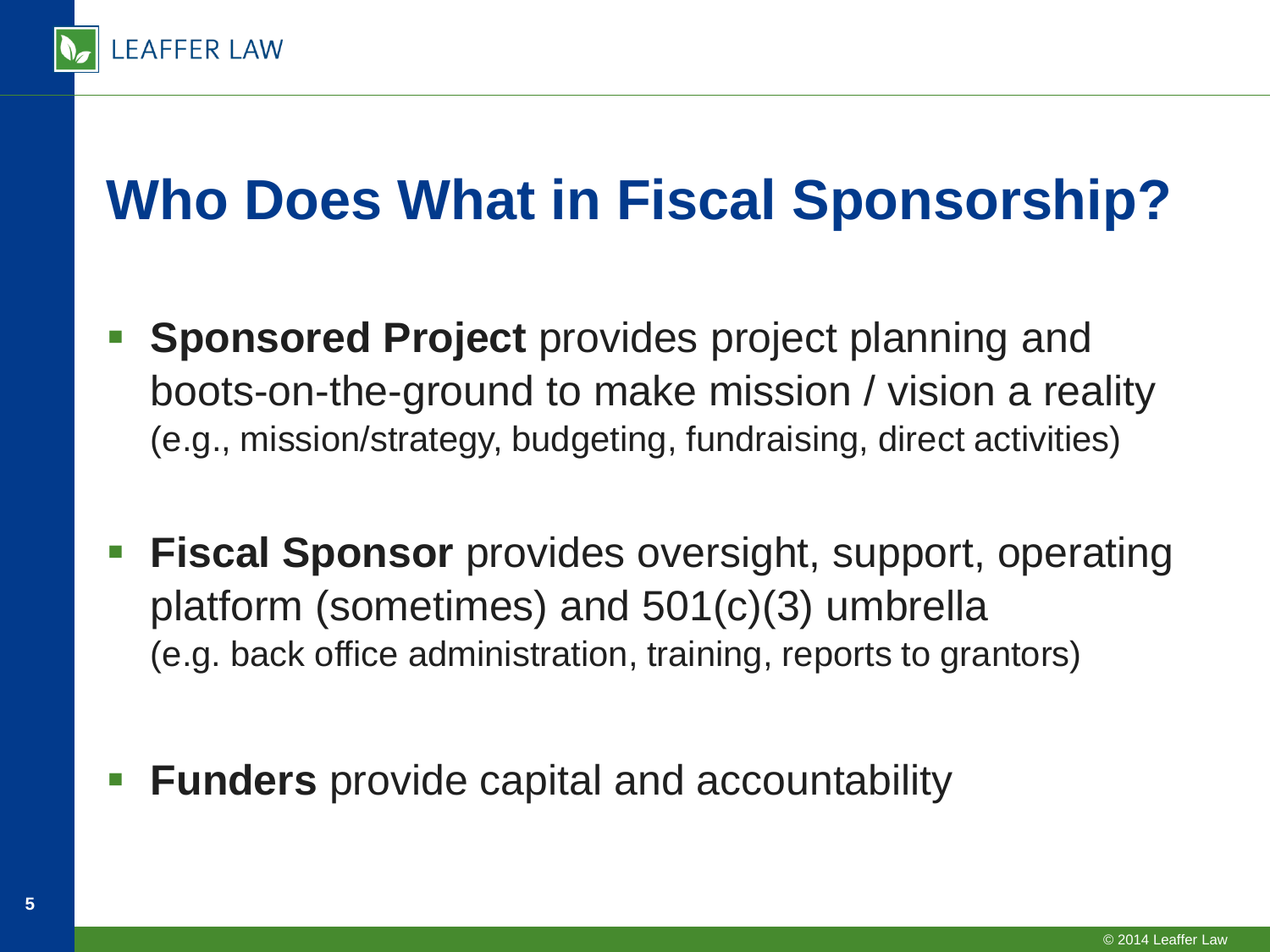

### **Fiscal Sponsorship Is** *Not* **a Pass-Thru!**

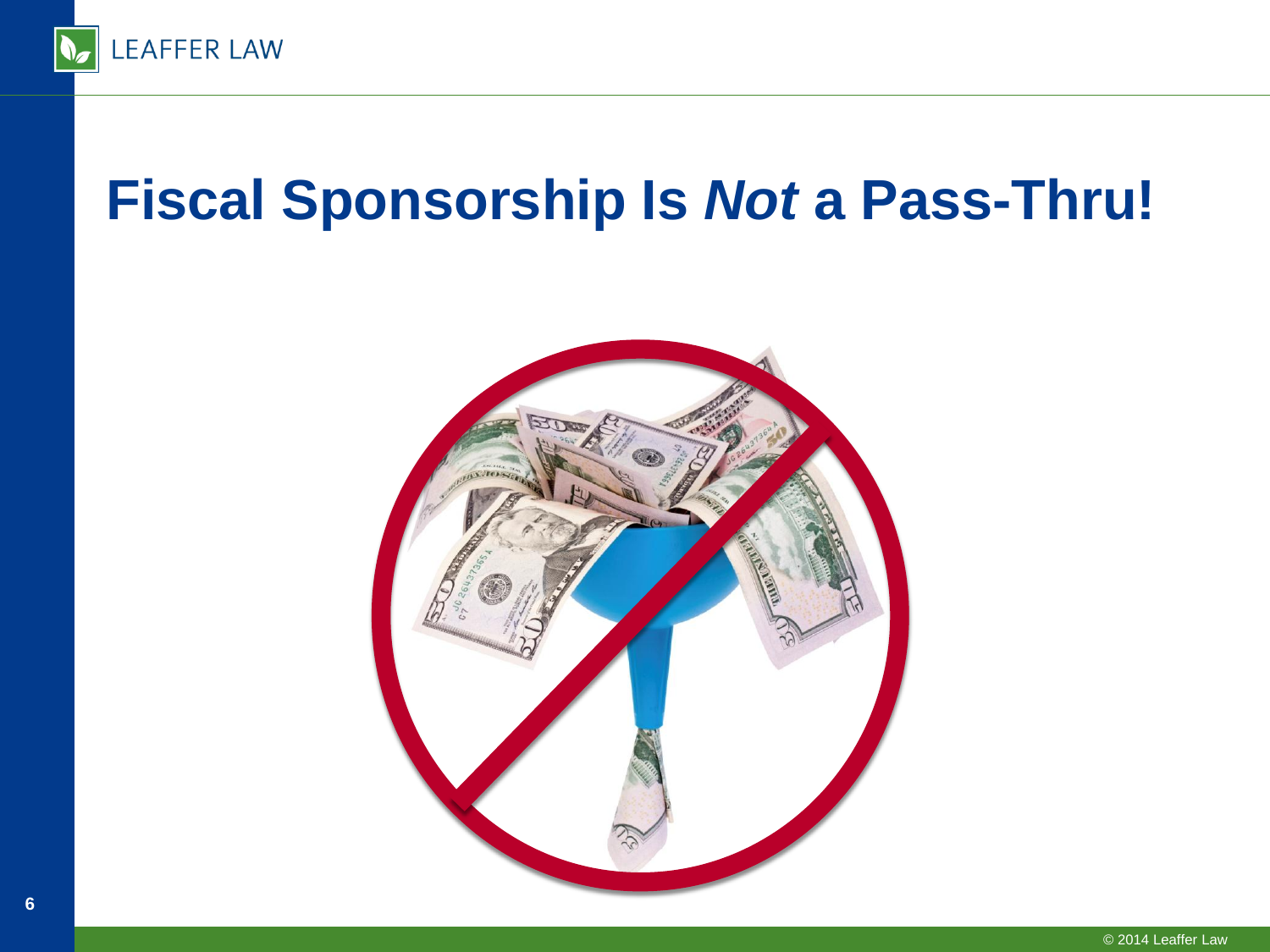

# **Core Principles of Fiscal Sponsorship**

**Alignment of Mission** between Project and Sponsor

**Sponsor has Full Discretion and Control**  over Project or Project funds

**Sponsor has Legal / Financial Responsibilities**  for Project or Project funds





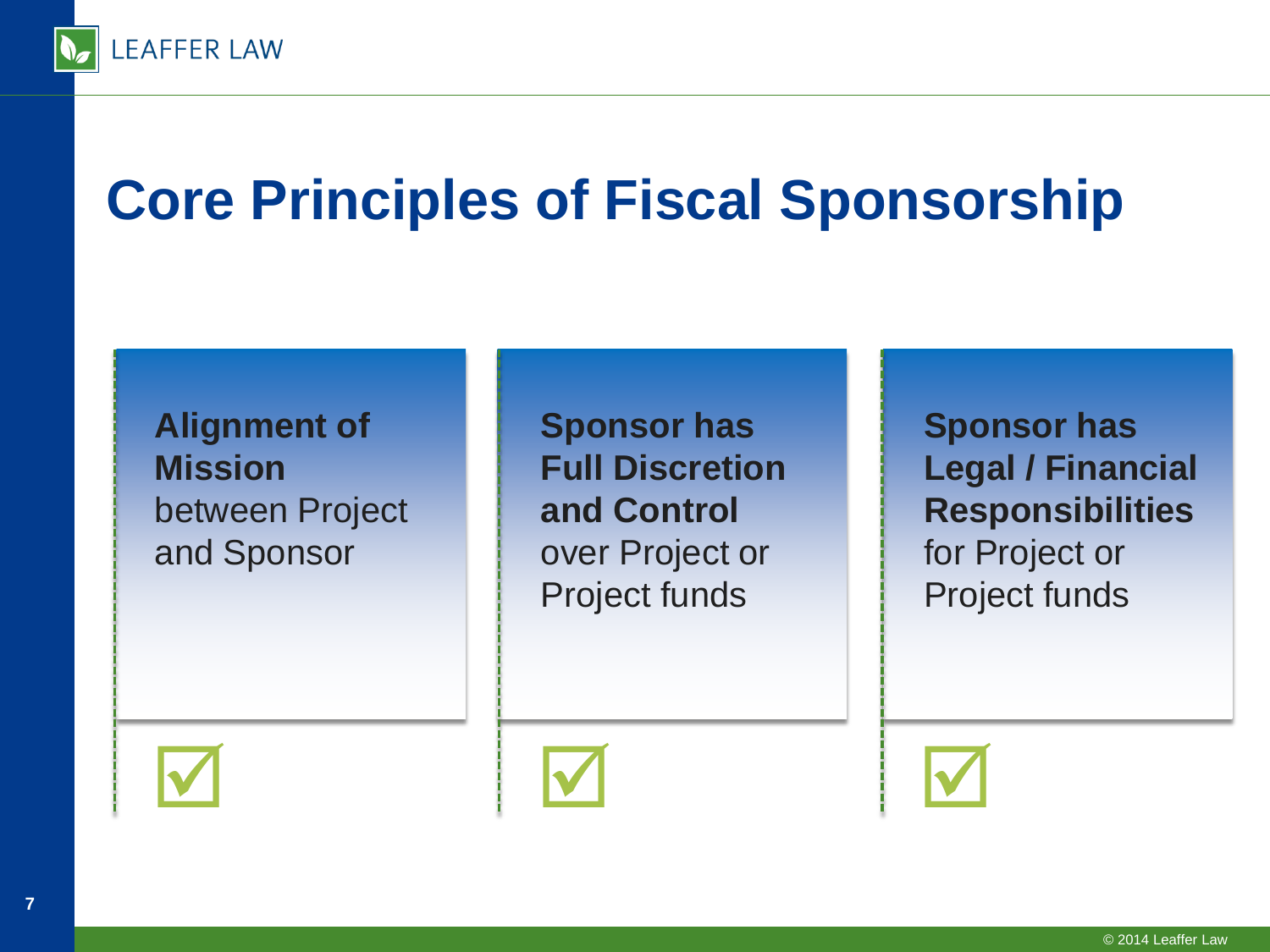# **Benefits of Fiscal Sponsorship**

#### **Sponsored Project**

**LEAFFER LAW** 

- Access to support and experience of Sponsor
- **Efficiency, economies-of-scale**
- **Focus on programs, not back-office**
- **Immediate access to funds**

#### **Fiscal Sponsor**

- Expand mission reach
- **Encourage innovation and new projects**
- **Increase probability of success**

#### **Funders**

- Greater funding opportunities
- Simplify grant underwriting and oversight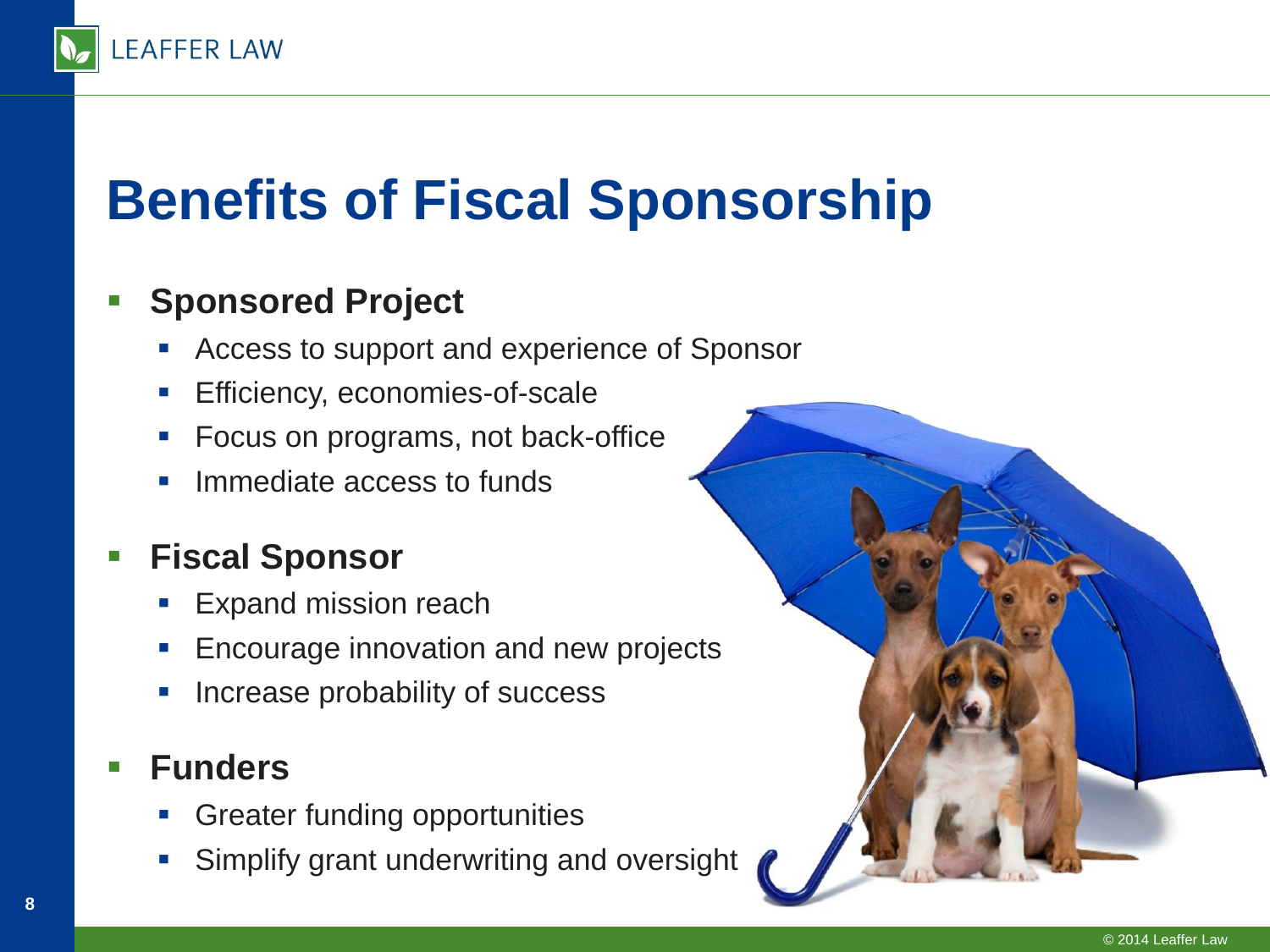

## Fiscal Sponsorship – The Wrong Way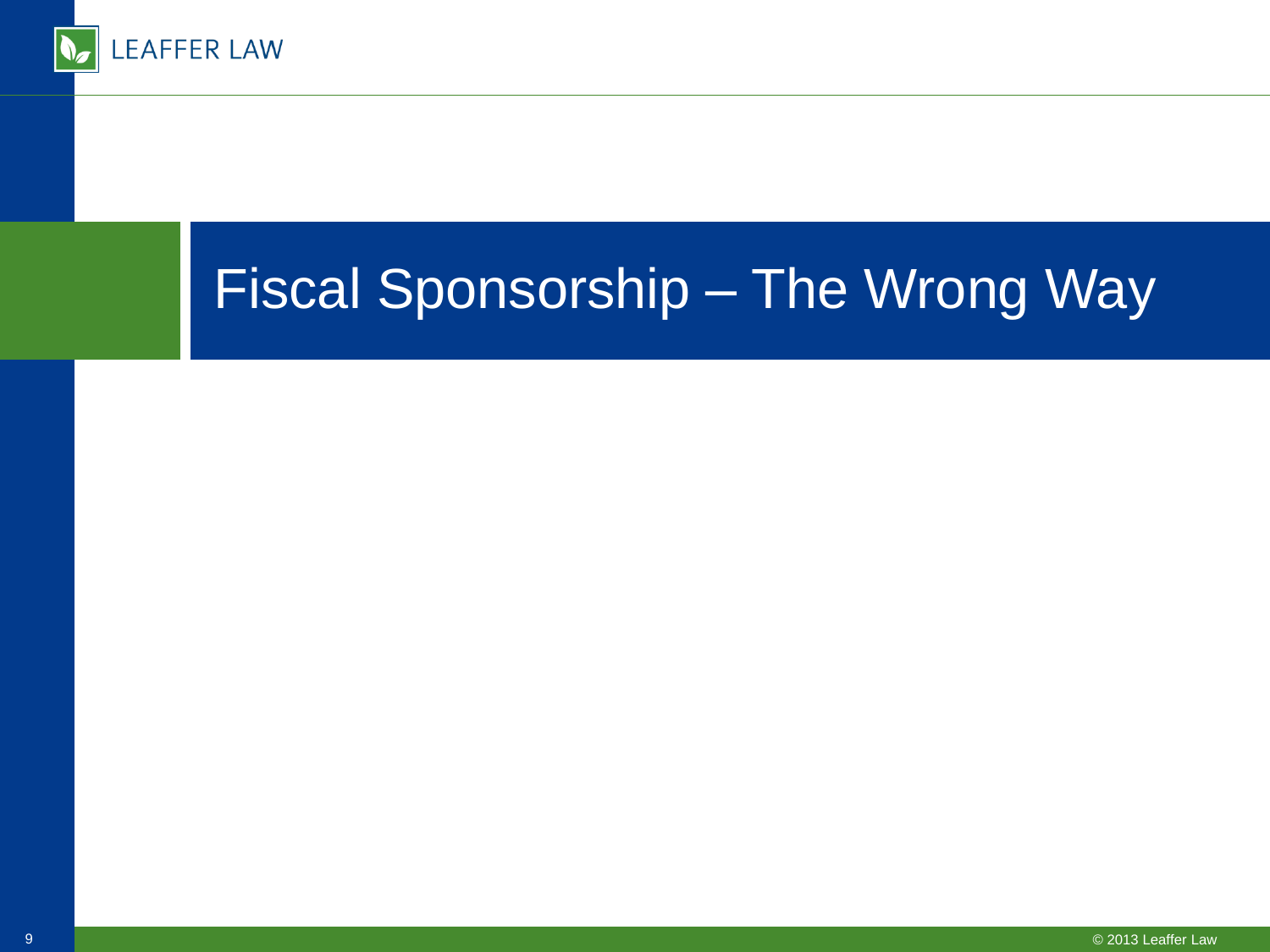

## **Remember: Fiscal Sponsorship Is** *Not* **a Pass-Thru!**

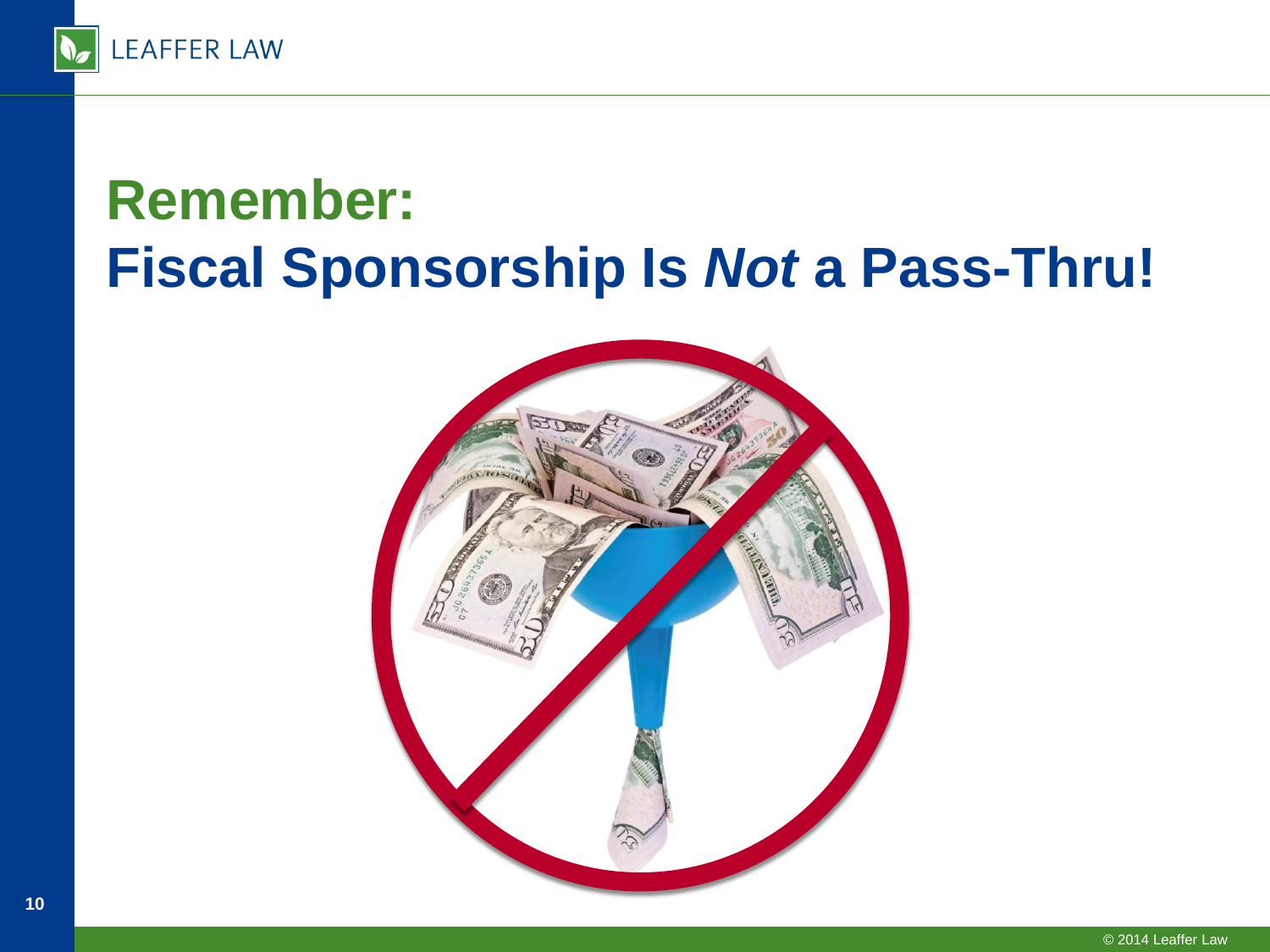

# **The Wrong Way …**

#### **Fiscal sponsor** *cannot* **be mere conduit**

**Earmarking for particular group or organization** is not allowed (versus project or purpose)

#### **Fiscal Sponsor** *cannot* **be "Fiscal Agent"**

- **Must be "principal," not "agent"**
- Must have ultimate control and authority over Project or Project funds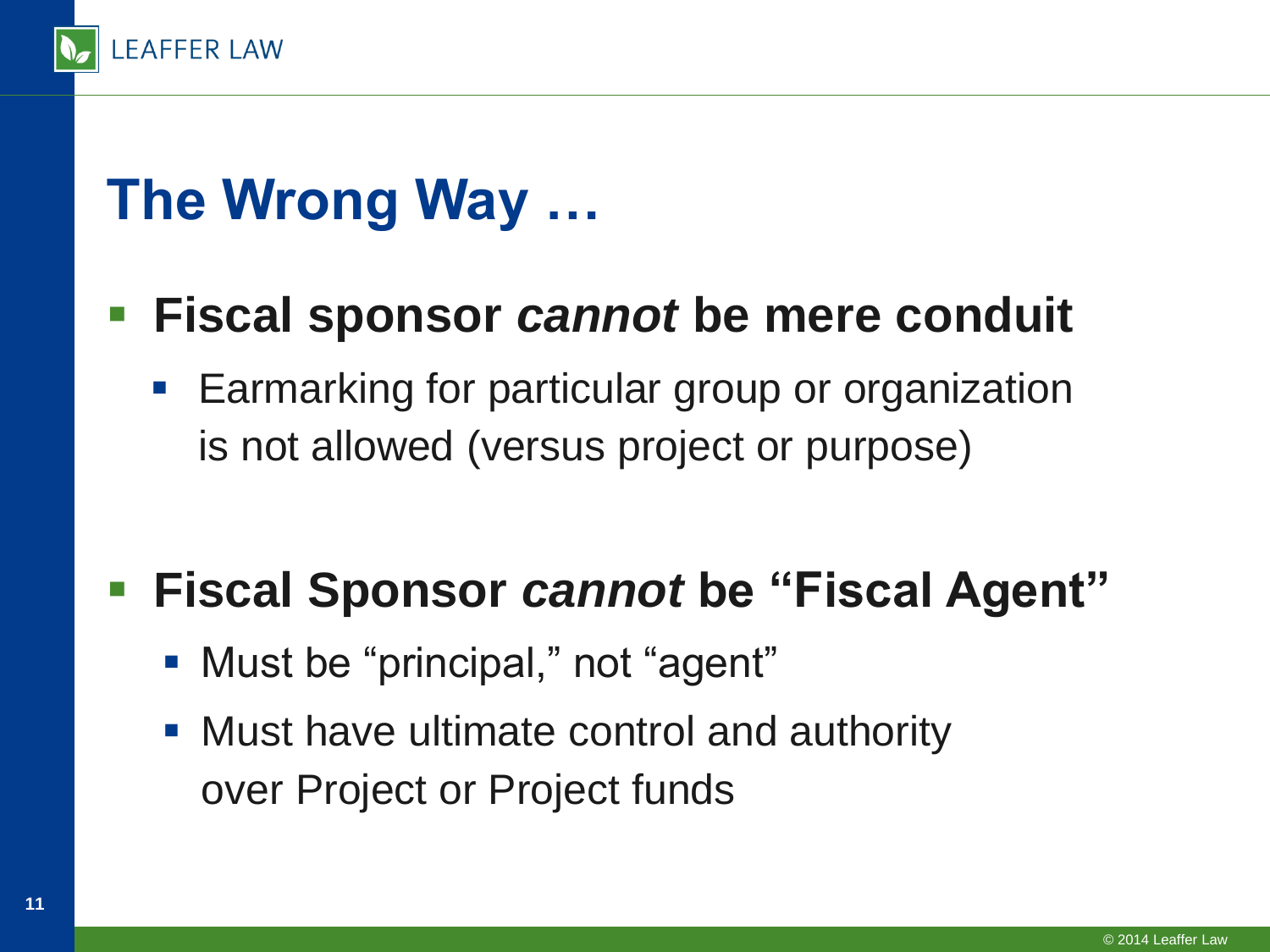

## **Project Independence v. Conduit Risk**

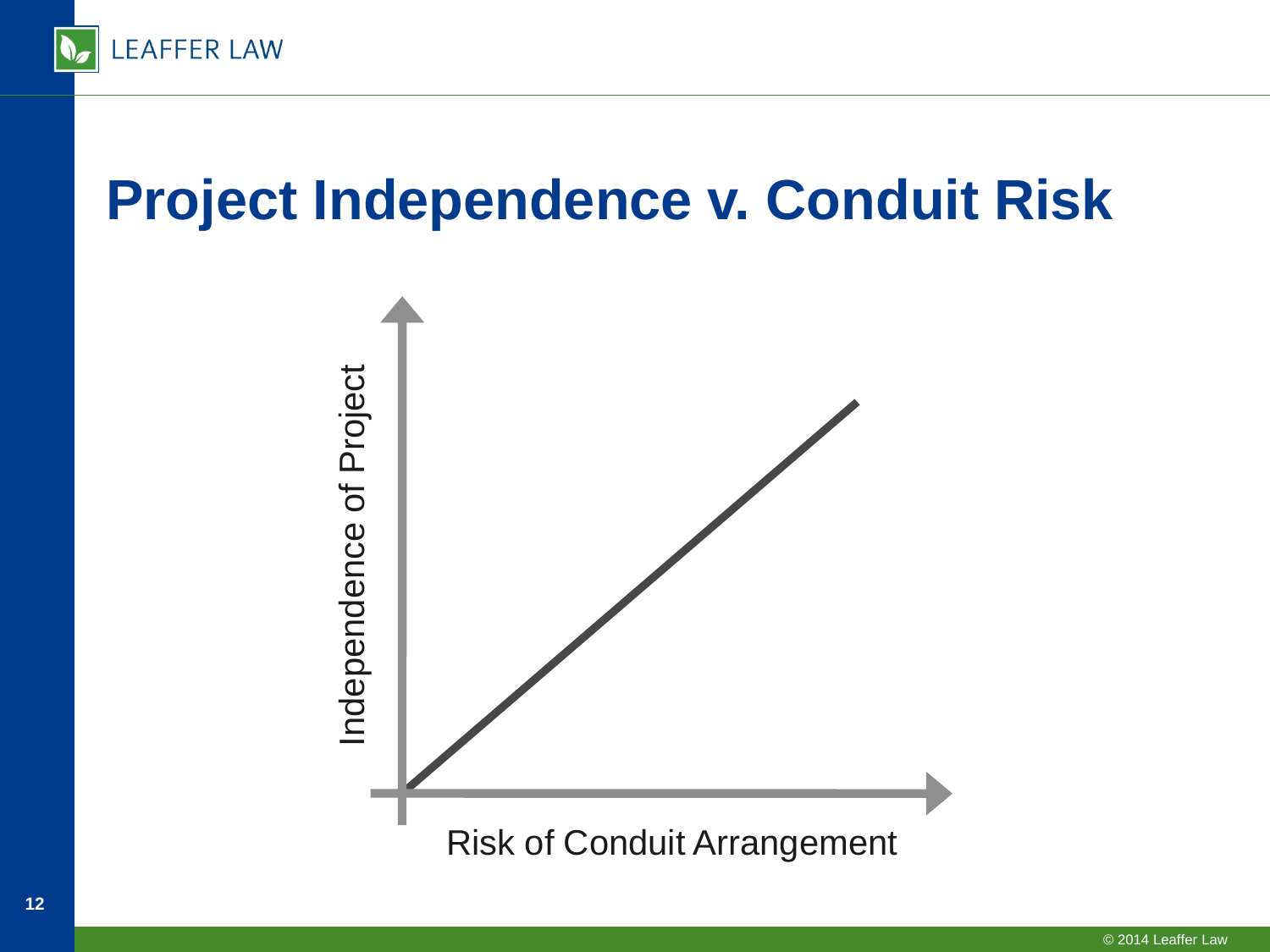

### **What Will Happen?**



## **The IRS Will Disregard!**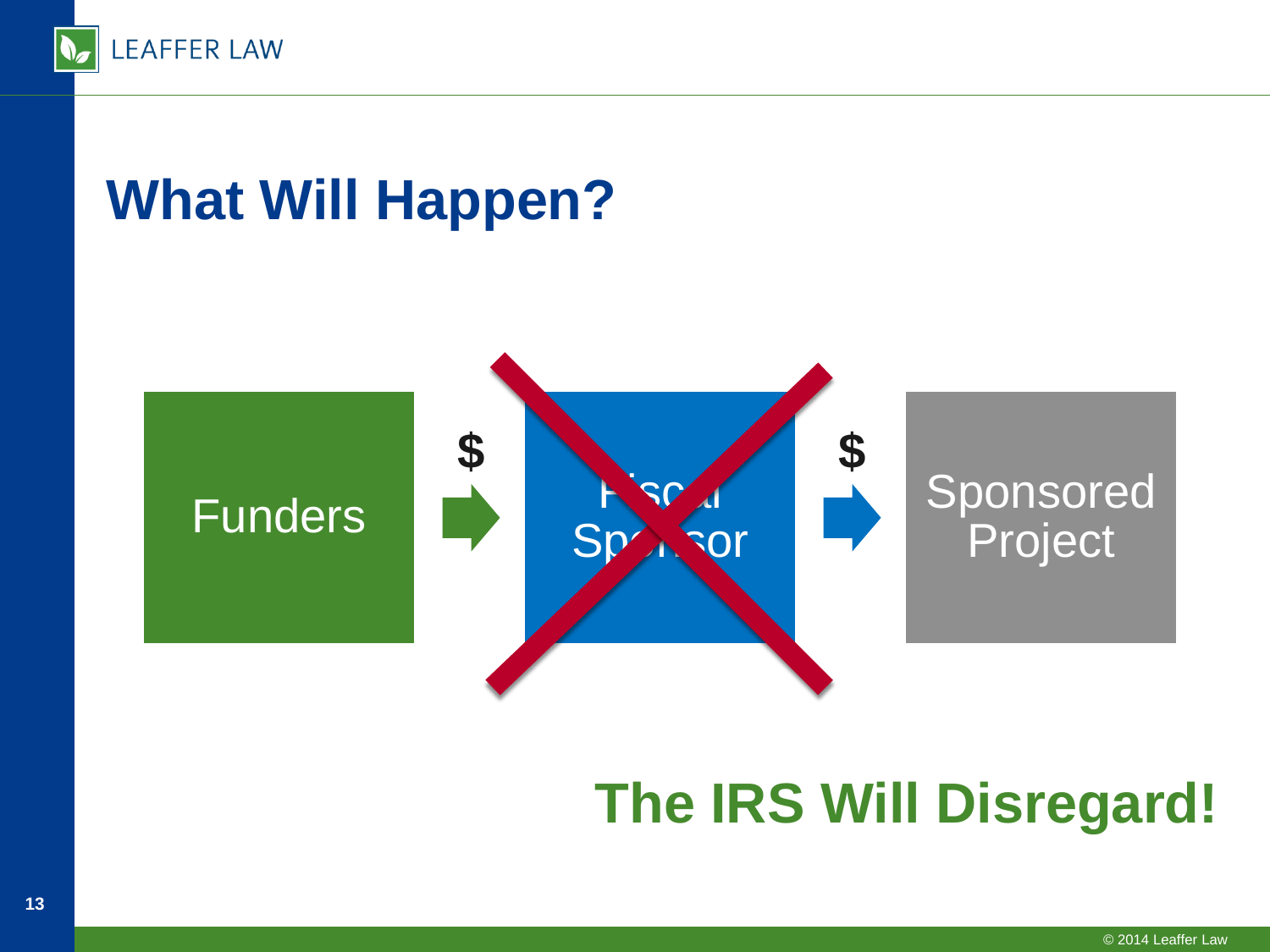

# **And Ugly Things Will Follow!**

#### **Funders**

- Tax penalties (private foundations)
- **-** Loss of charitable deduction (individuals and businesses)

#### **Fiscal Sponsor**

- Adverse impact on credibility and reputation
- Possible loss of  $501(c)(3)$  status
- **Civil liability**

#### **Sponsored Project**

- Loss of funding
- **Negative PR and donor relations**
- **Civil liability**

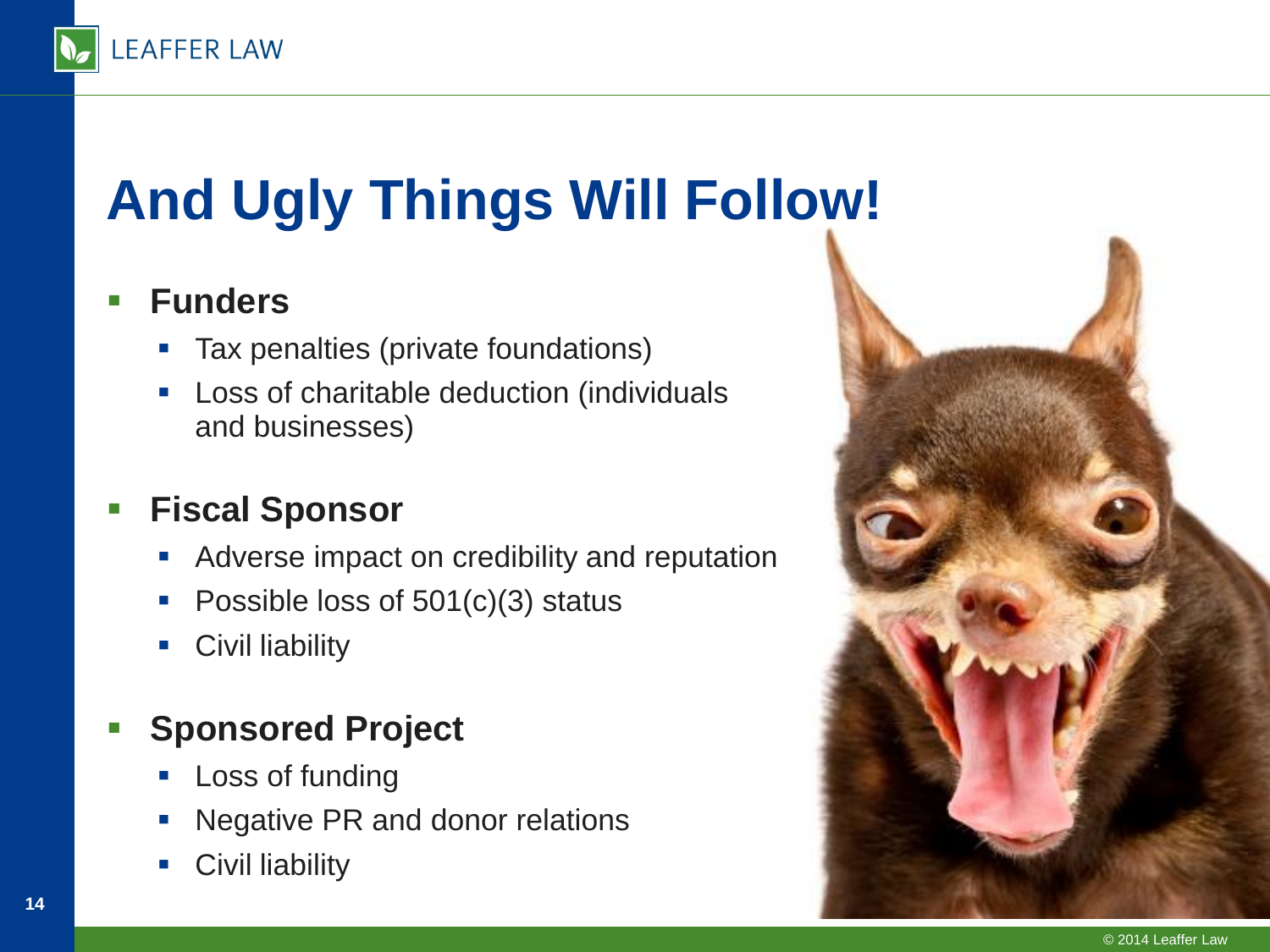

# **What Else Can Go Wrong?**

- Sponsor goes bust or closes shop
- **Misappropriation of funds for other purposes**
- **Project goes rogue**
- **Sponsor goes rogue**
- No exit strategy!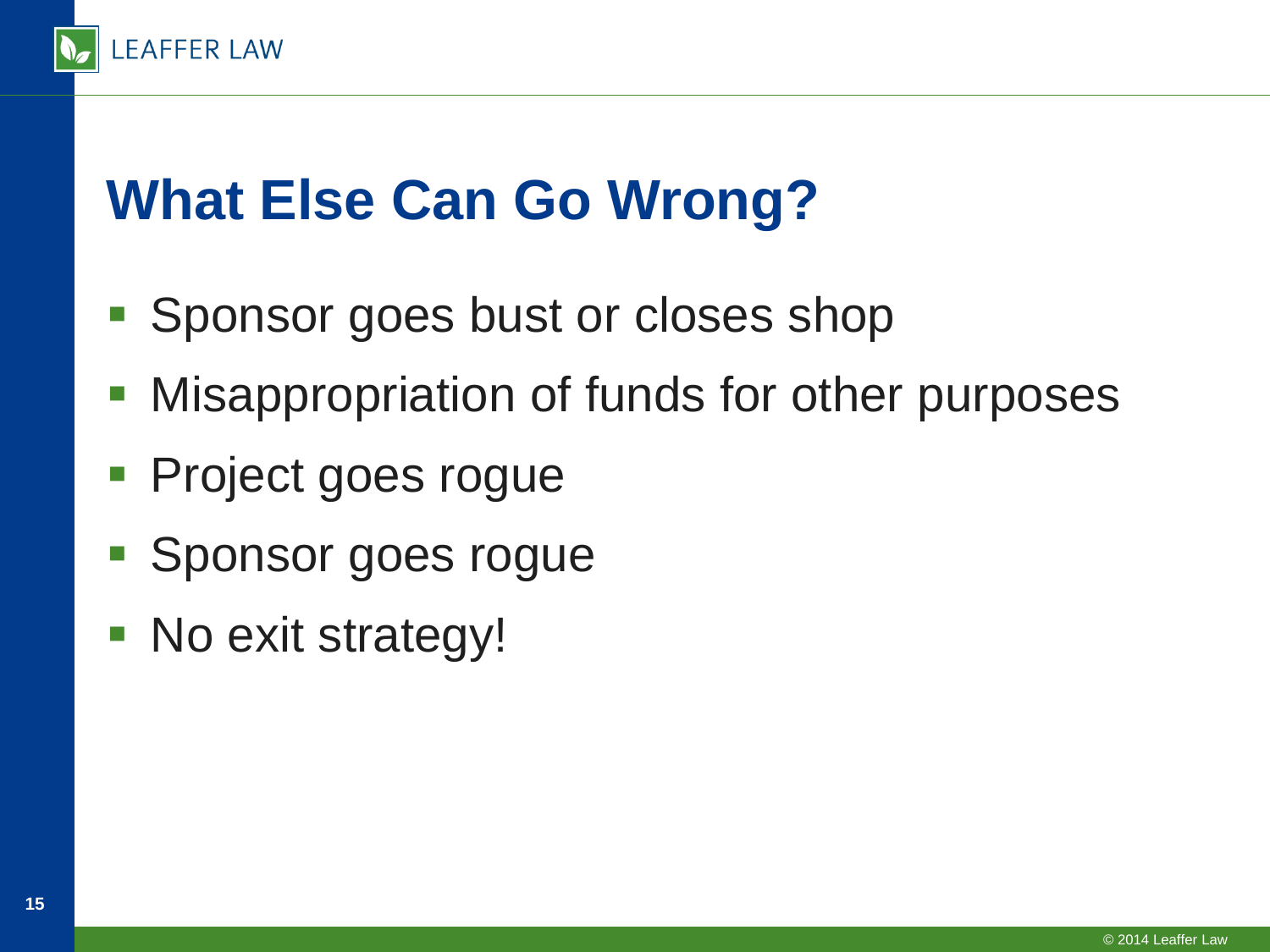

## Fiscal Sponsorship – The Right Way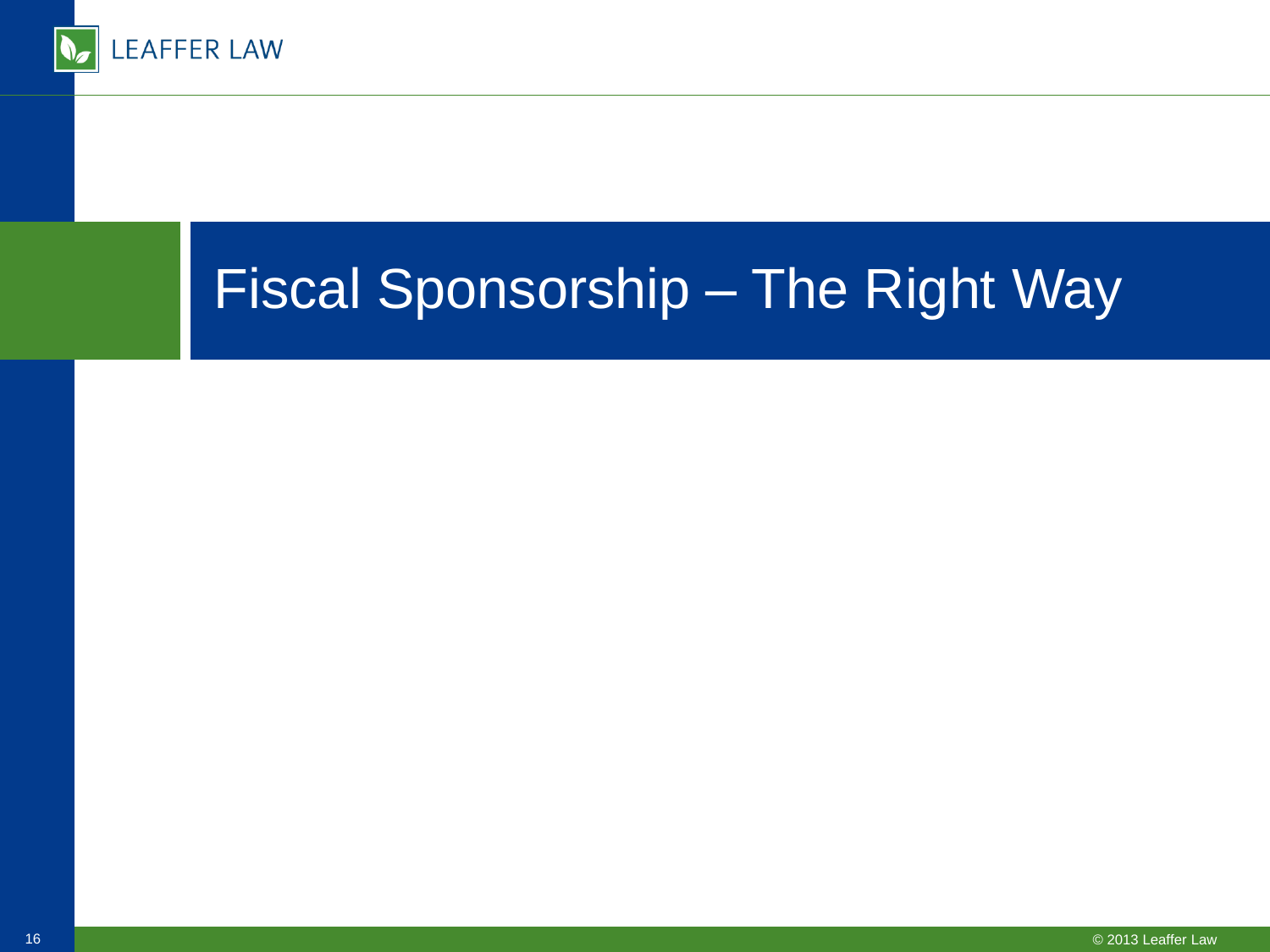

# **Remember: Core Principles of Fiscal Sponsorship**

**Alignment of Mission** between Project and Sponsor

**Sponsor has Full Discretion and Control**  over Project or Project funds

**Sponsor has Legal / Financial Responsibilities**  for Project or Project funds





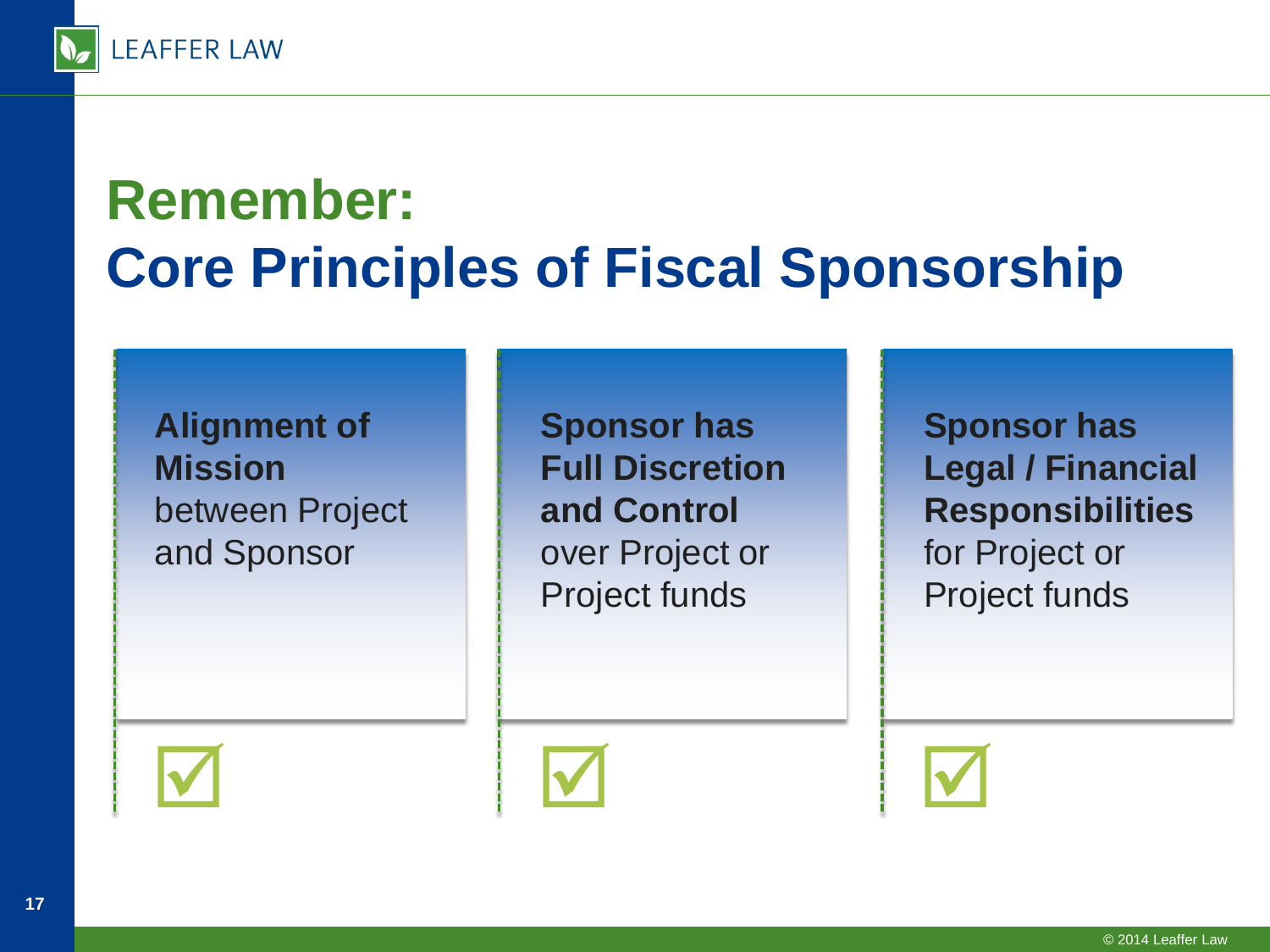

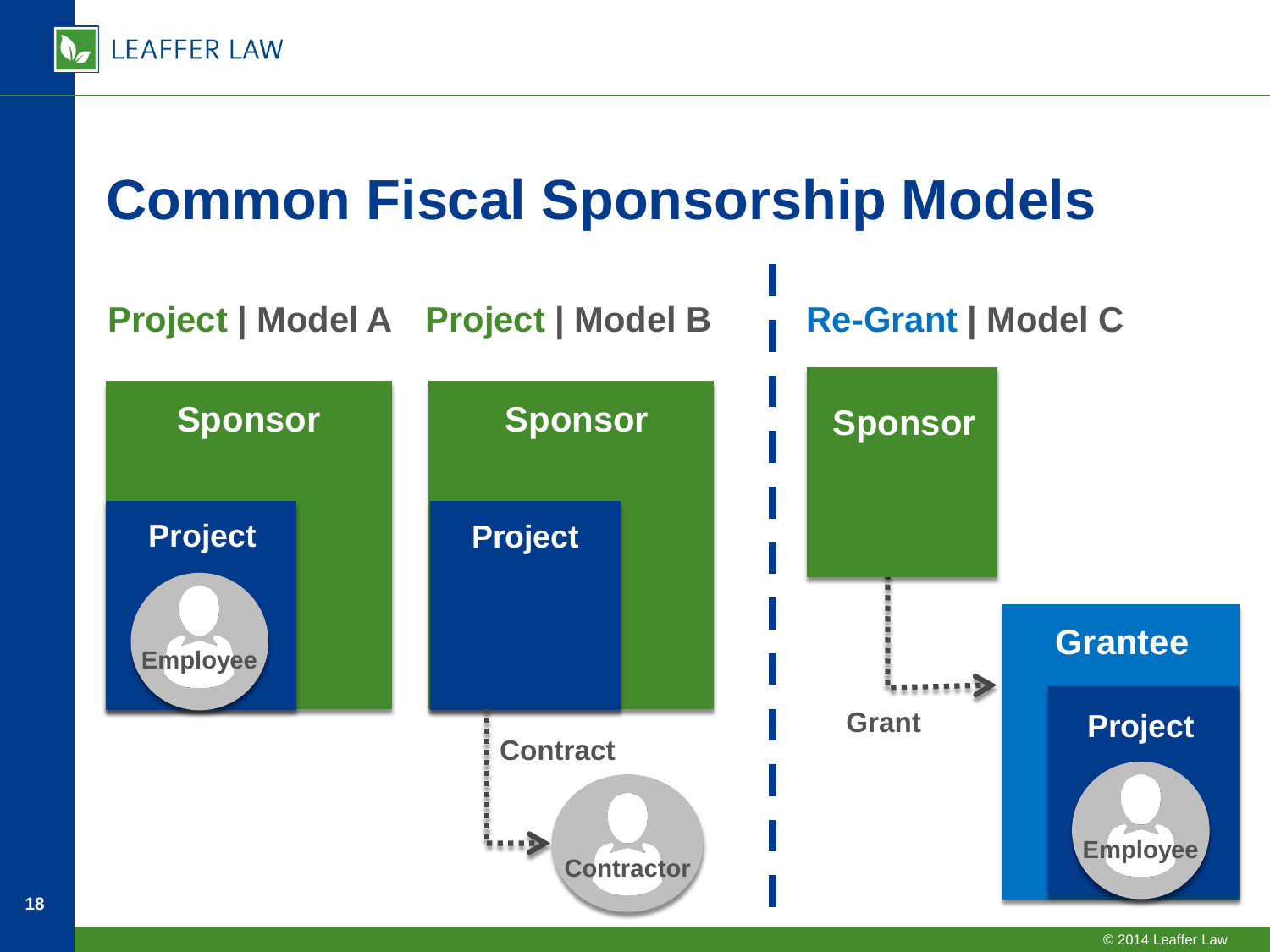

## **Project v. Re-Grant**

| <b>Project   Model A</b>                        | <b>Project   Model B</b>                     | <b>Re-Grant   Model C</b>      |
|-------------------------------------------------|----------------------------------------------|--------------------------------|
| <b>Sponsor</b> owns / controls                  | <b>Sponsor</b> owns / controls               | <b>Grantee owns / controls</b> |
| Project                                         | Project                                      | Project                        |
| <b>Sponsor brings Project</b>                   | <b>Sponsor outsources</b>                    | Sponsor supports Project       |
| in-house                                        | <b>Project to Contractor</b>                 | via pre-approved grant         |
| Sponsor has legal / financial                   | Sponsor has legal / financial                | Sponsor has legal / financial  |
| oversight over Project                          | oversight over <b>Project</b>                | oversight over Grant           |
| Sponsor can select and<br>replace Project staff | Sponsor can select and<br>replace Contractor | Sponsor can re-direct Grant    |
| Project staff work under                        | Project staff work under                     | Project staff work under       |
| <b>Sponsor's supervision</b>                    | <b>Contractor's supervision</b>              | <b>Grantee's supervision</b>   |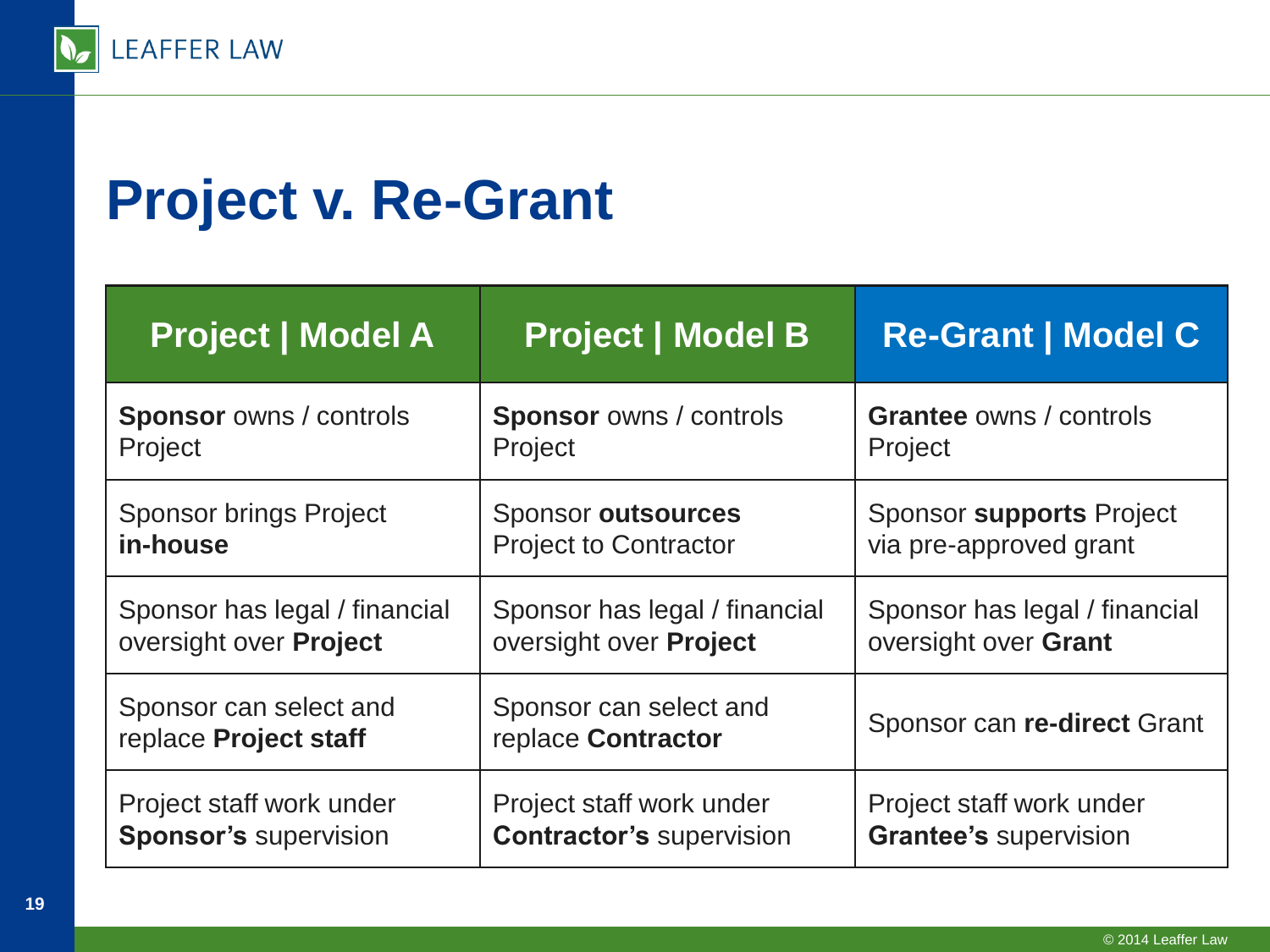

## **Project v. Re-Grant**

| <b>Project   Model A</b>    | <b>Project   Model B</b>    | <b>Re-Grant   Model C</b>   |
|-----------------------------|-----------------------------|-----------------------------|
| Sponsor pays                | Sponsor pays                | Sponsor makes               |
| <b>Project expenses</b>     | <b>Project expenses</b>     | <b>Grant payments</b>       |
| <b>Sponsor</b> usually owns | <b>Sponsor</b> usually owns | <b>Grantee usually owns</b> |
| work product and property   | work product and property   | work product and property   |
| Sponsor signs all project   | Sponsor signs all grant and | Sponsor signs only          |
| and grant agreements        | many project agreements     | grant agreements            |
| Disbursements reported      | Disbursements reported      | Disbursements reported      |
| as expenses on              | as expenses on              | as grants on                |
| Sponsor's Form 990          | Sponsor's Form 990          | Sponsor's Form 990          |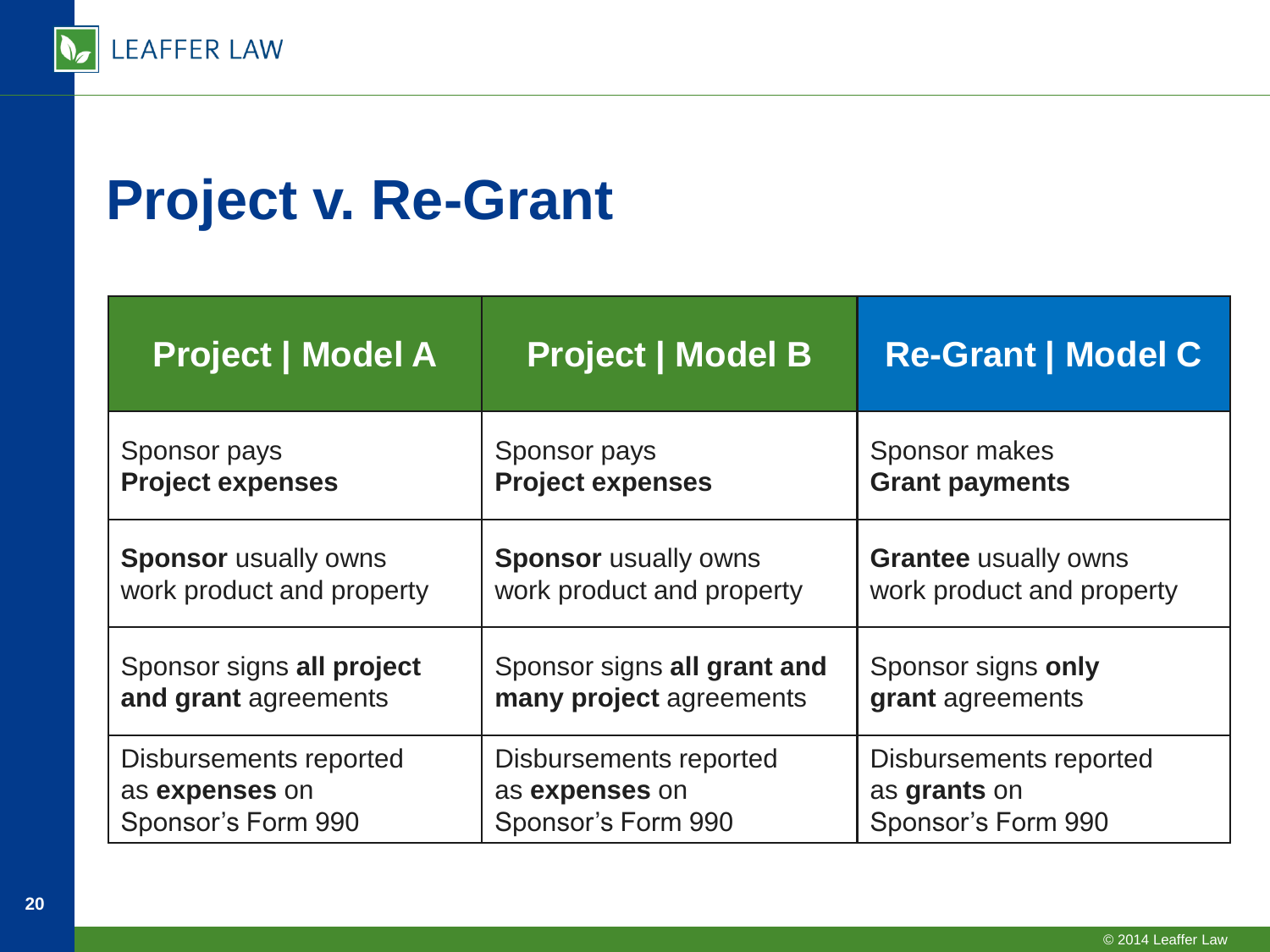

## **Re-Grant Model – A Few Caveats!**

- **Two** grants are involved:
	- Grant from **Fiscal Sponsor** to **Sponsored Project** (payable from funds raised)
	- Grant from **Grantor** to **Fiscal Sponsor**

- Highest risk for mere conduit / pass-thru
- Good process and documentation is key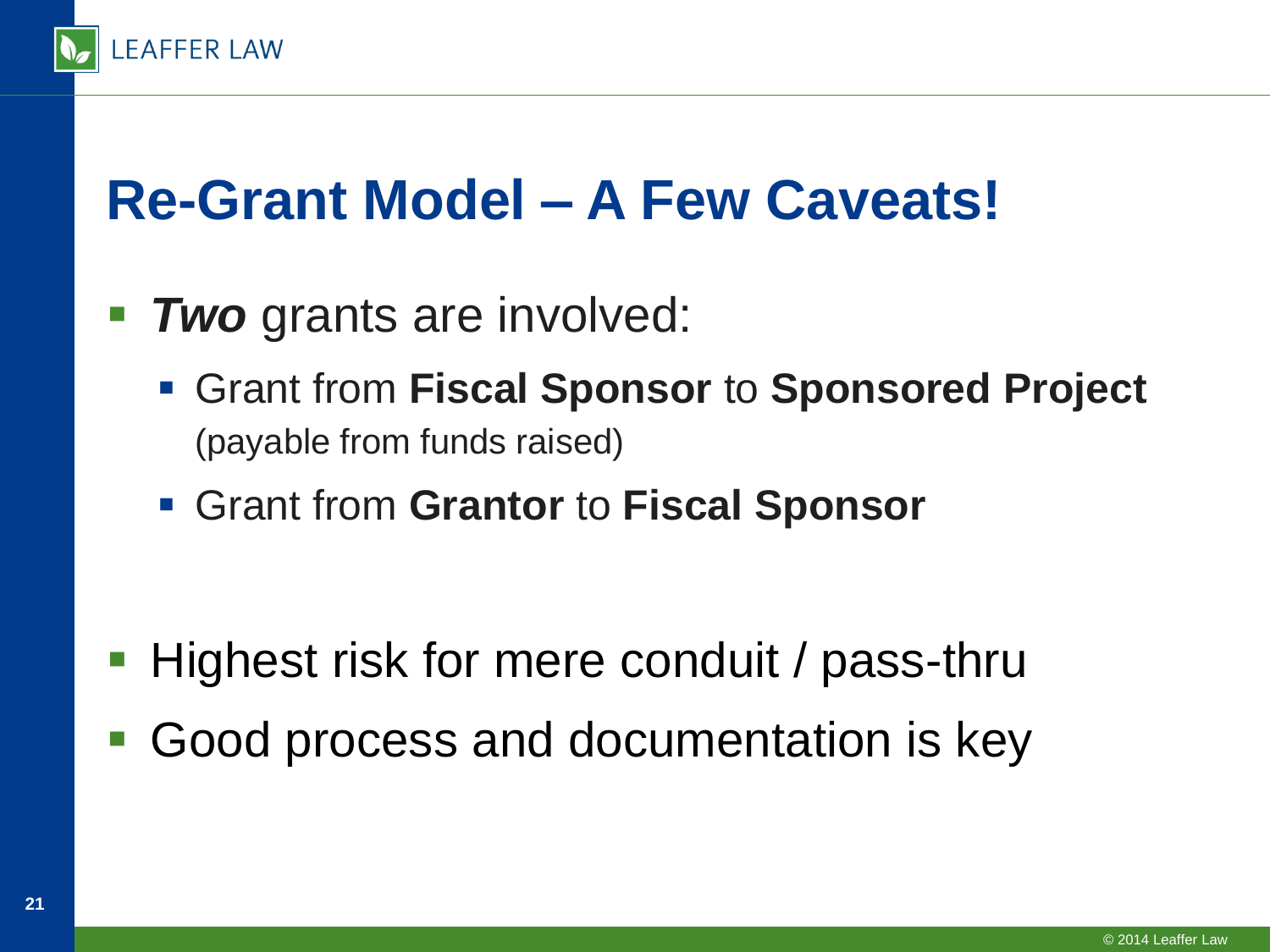

## **Project Independence v. Conduit Risk**

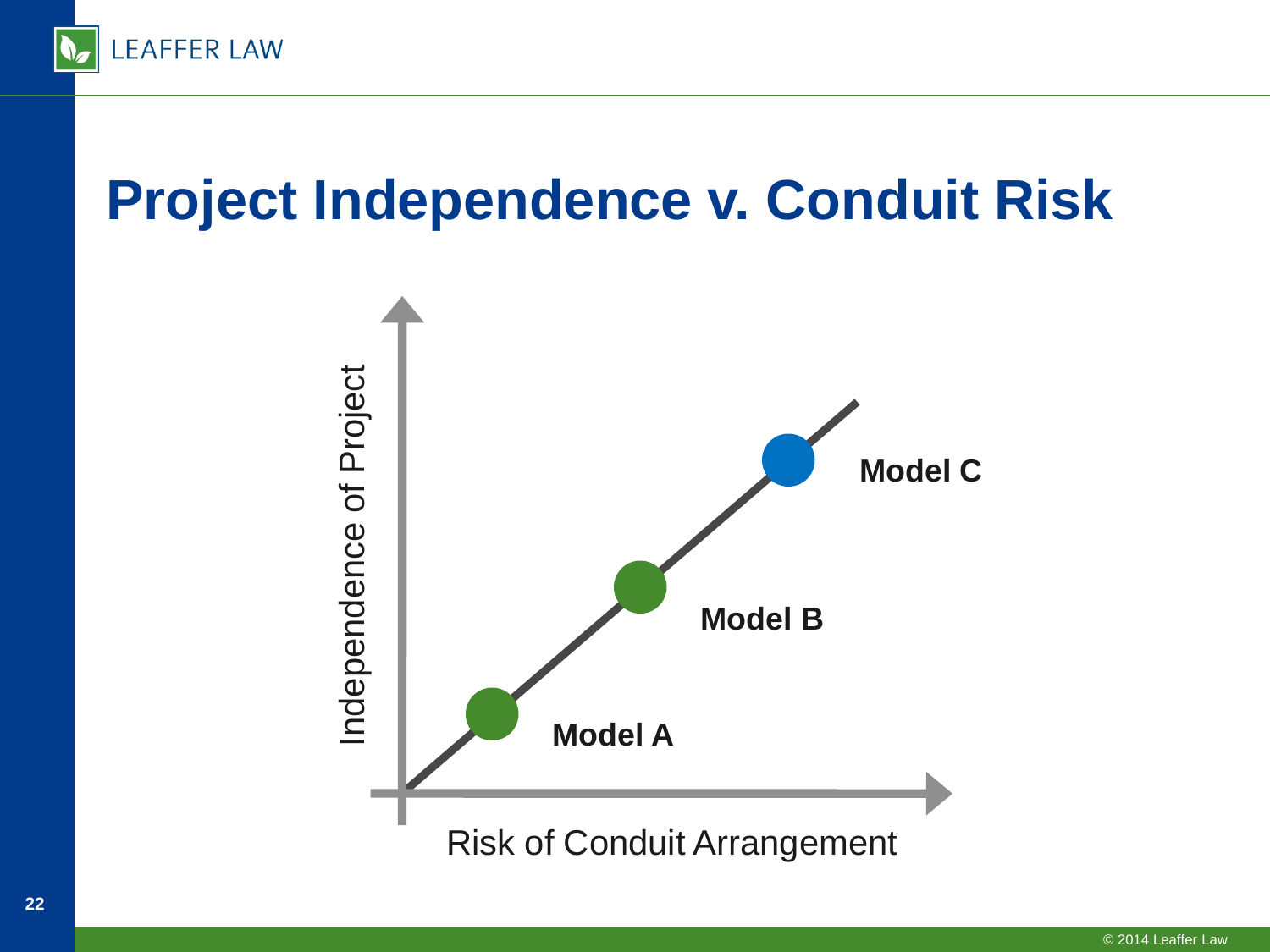

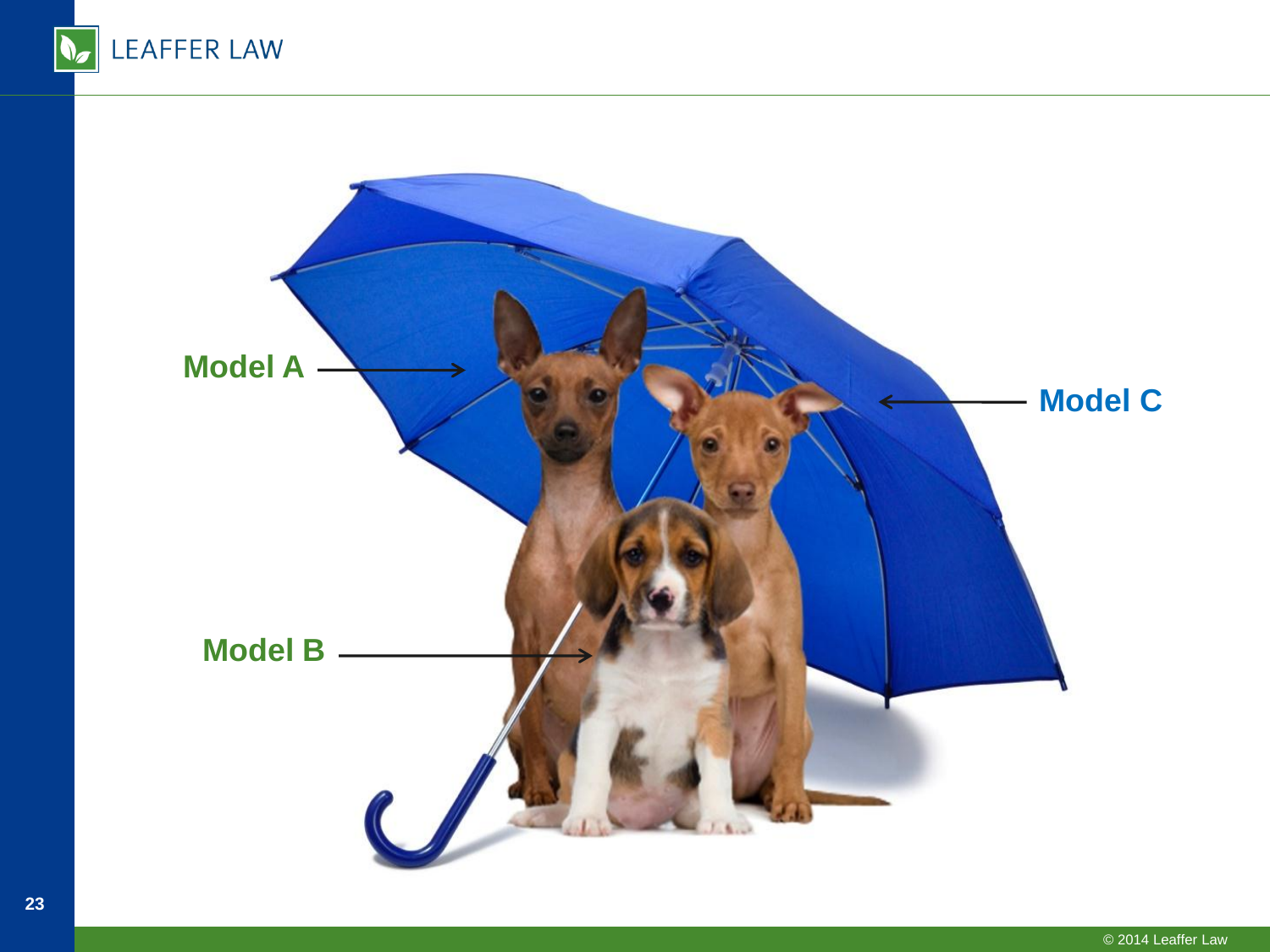

#### Fiscal Sponsorship in Practice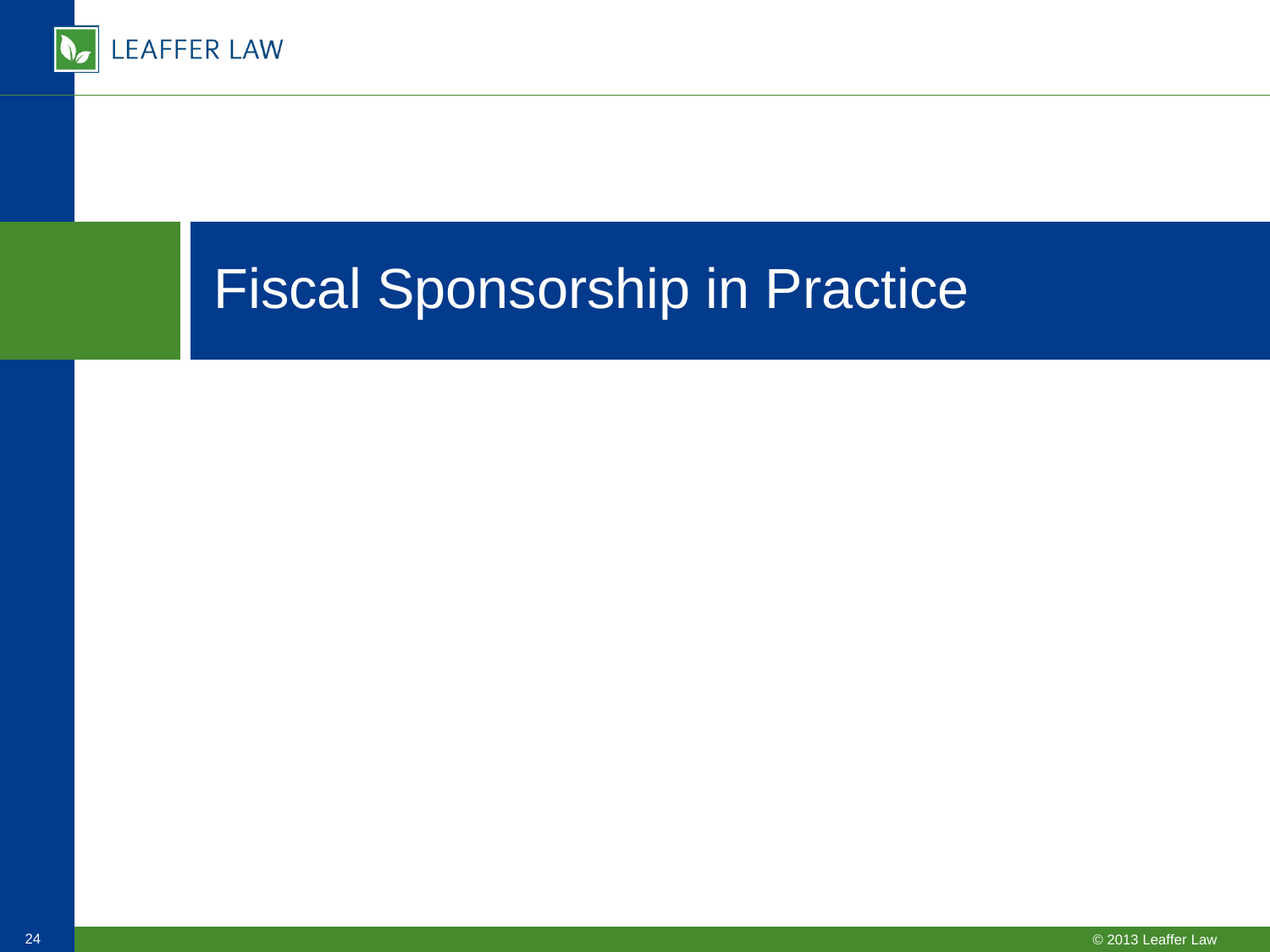

#### **1. Sponsor has clear program and mission focus**

- Clear, written mission statement
- Mission *aligns* with Project's

#### **2. Sponsor is compliant with applicable laws and tax regulations**

- Good standing where incorporated, and registered to do business where operates
- 501(c)(3) public charity status, current in tax filings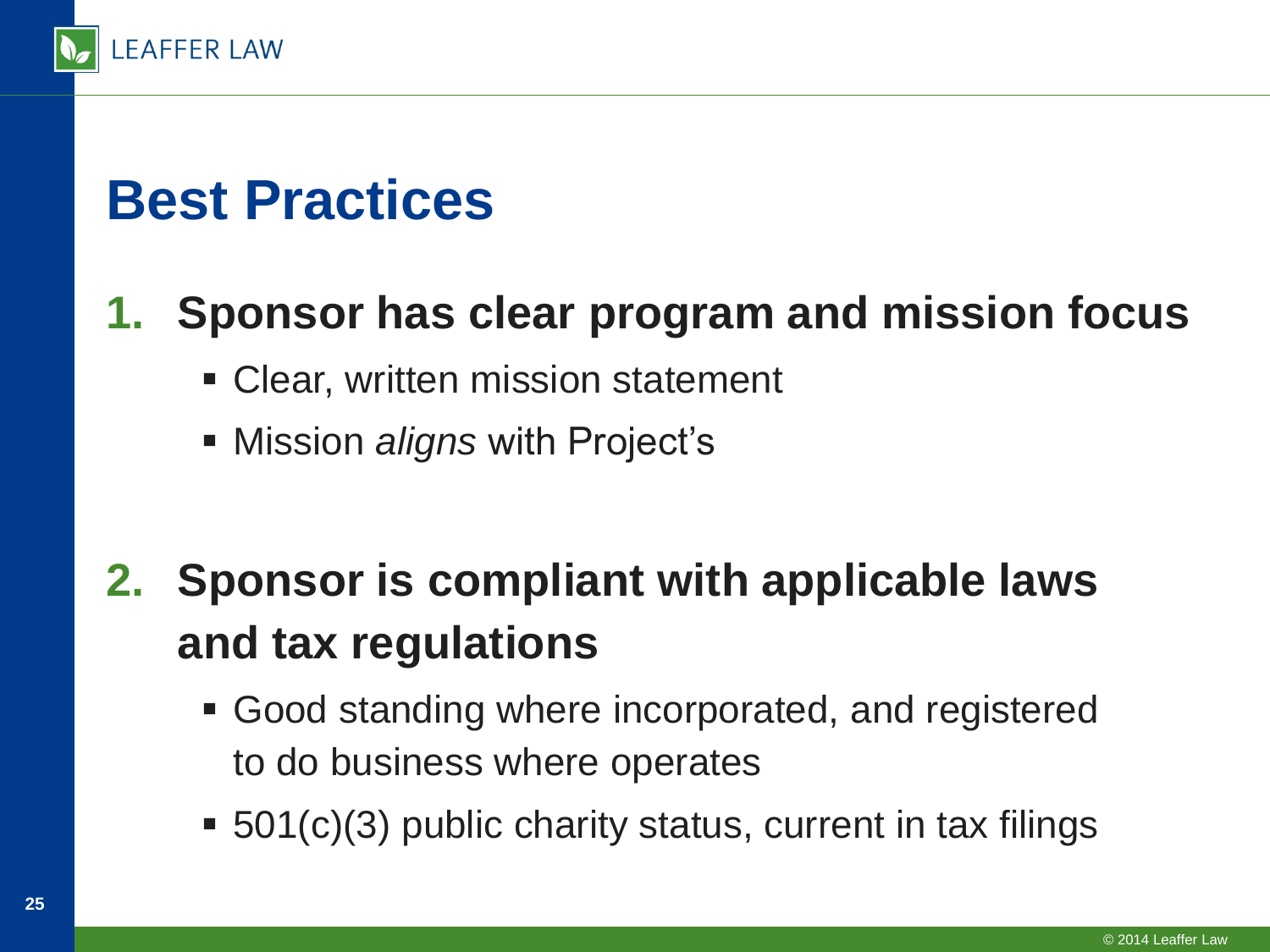

#### **3. Sponsor displays fiscal integrity**

- Financially solvent, evidenced by financial statements
- Board-approved budget, with system for monitoring
- **Process for handing funds, with separate fund** accounting

#### **4. Sponsor displays administrative / operational integrity**

- **Sufficient staffing and insurance**
- Adequate systems and operational policies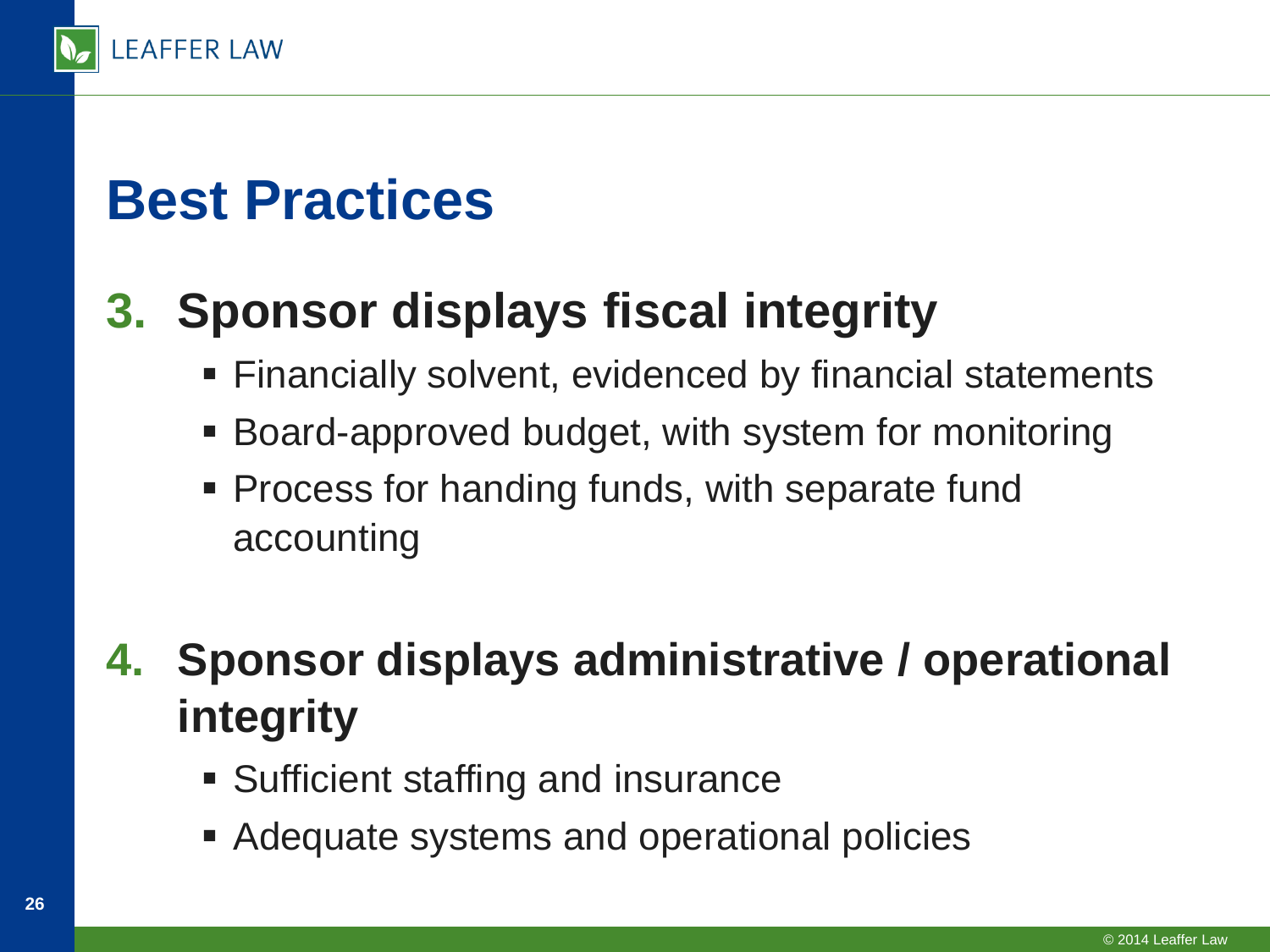

#### **4. Sponsor has leadership accountability**

- Board is engaged, operates ethically, with robust governance policies and structure in place
- Board *approves* new projects *in advance*
- **Examble 1** Leadership fits well with Project's leadership

#### **5. Sponsor assesses Projects consistently**

- **Established system for vetting new Projects**
- *Written agreement* between Sponsor and Project (either grant agreement or project agreement)!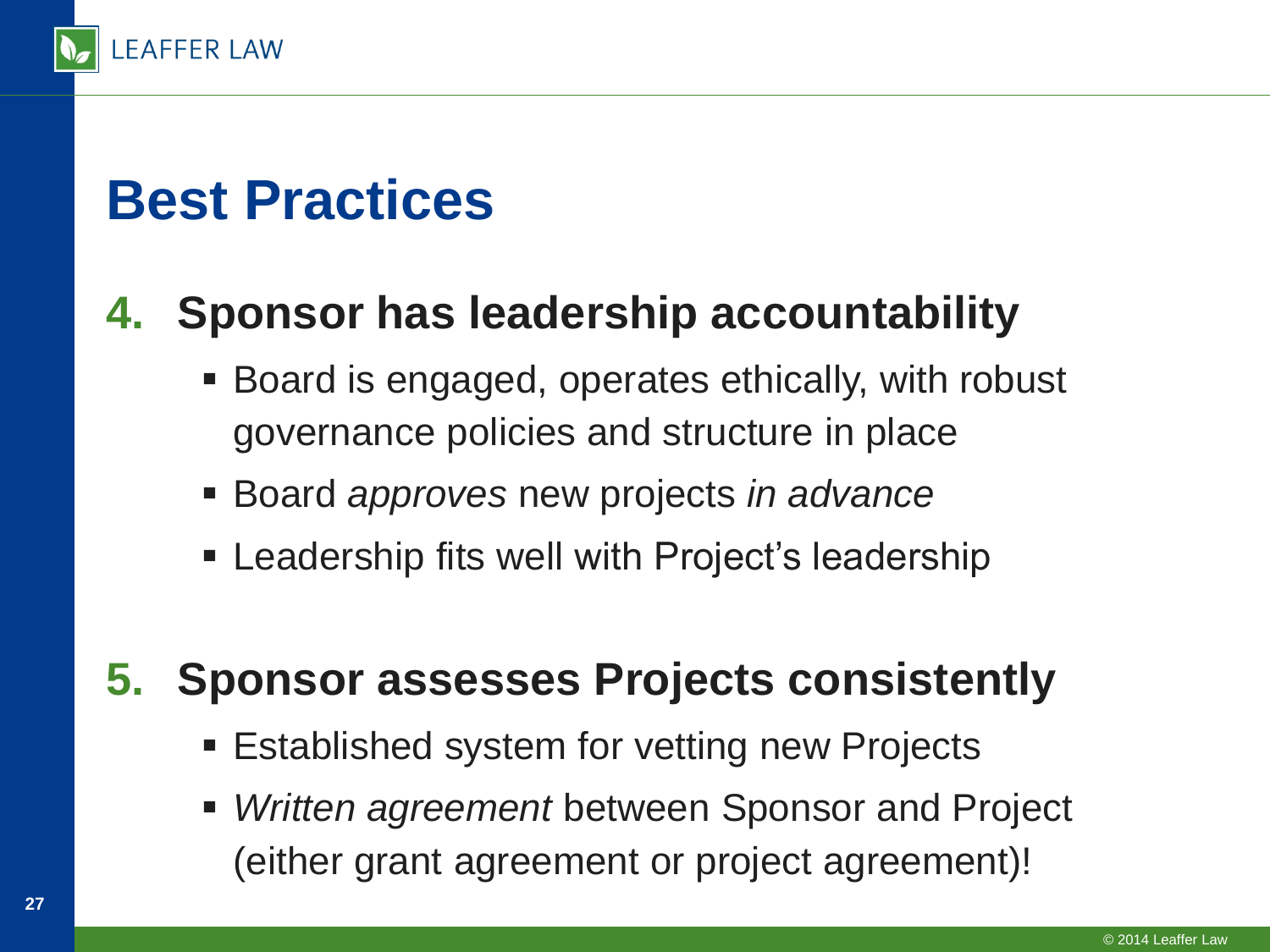

#### **7. Sponsor displays commitment to Project**

- Regular communication with Project, funders as needed
- Financial oversight of Project and Project funds
- **Project training, where possible**

#### **8. Sponsor sets out expectations for Project**

- **Operate ethically, fundraise actively**
- Regular reports to Sponsor and funders
- System for requesting funds, approving disbursements
- *Exit plan!*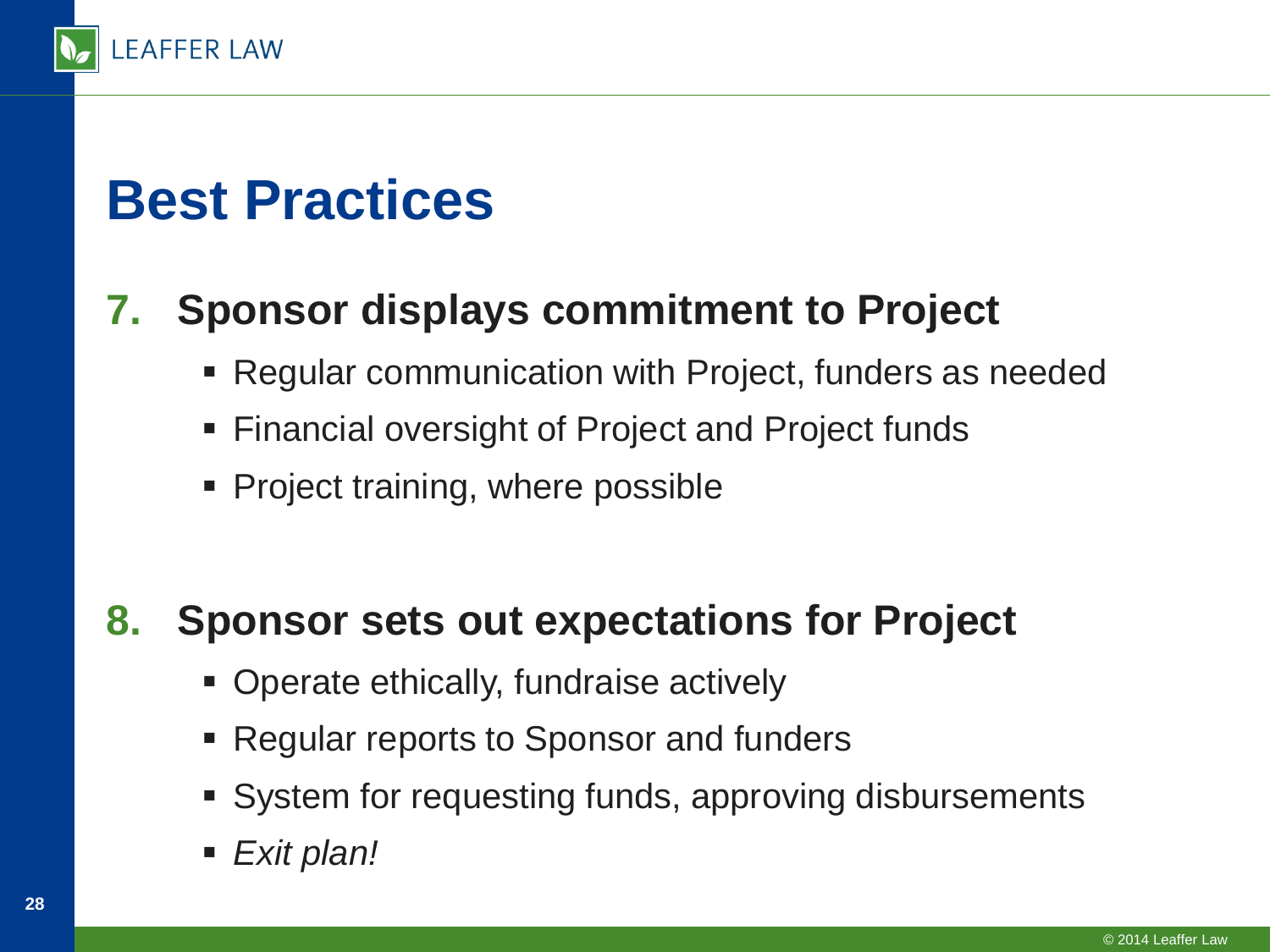

## **Documentation – Key Provisions**

#### **Sponsorship Agreement** (Sponsor and Project)

- □ Project description, approval and leadership
- **Project ownership and control** (including work product)
- □ Fiduciary oversight
- □ Creation of restricted fund
- Disbursement of funds
- □ Required reports
- $\Box$  Exit strategy

#### **Grant Agreement** (Funder and Sponsor)

- Project description
- Approval of project or grant by Sponsor
- □ Restriction of gift to Project purpose (no earmarking)
- □ Power to change Project leadership or redirect grant
- Fiduciary oversight by sponsor
- Reports from Sponsor

*Note: key provisions will differ depending on model used!*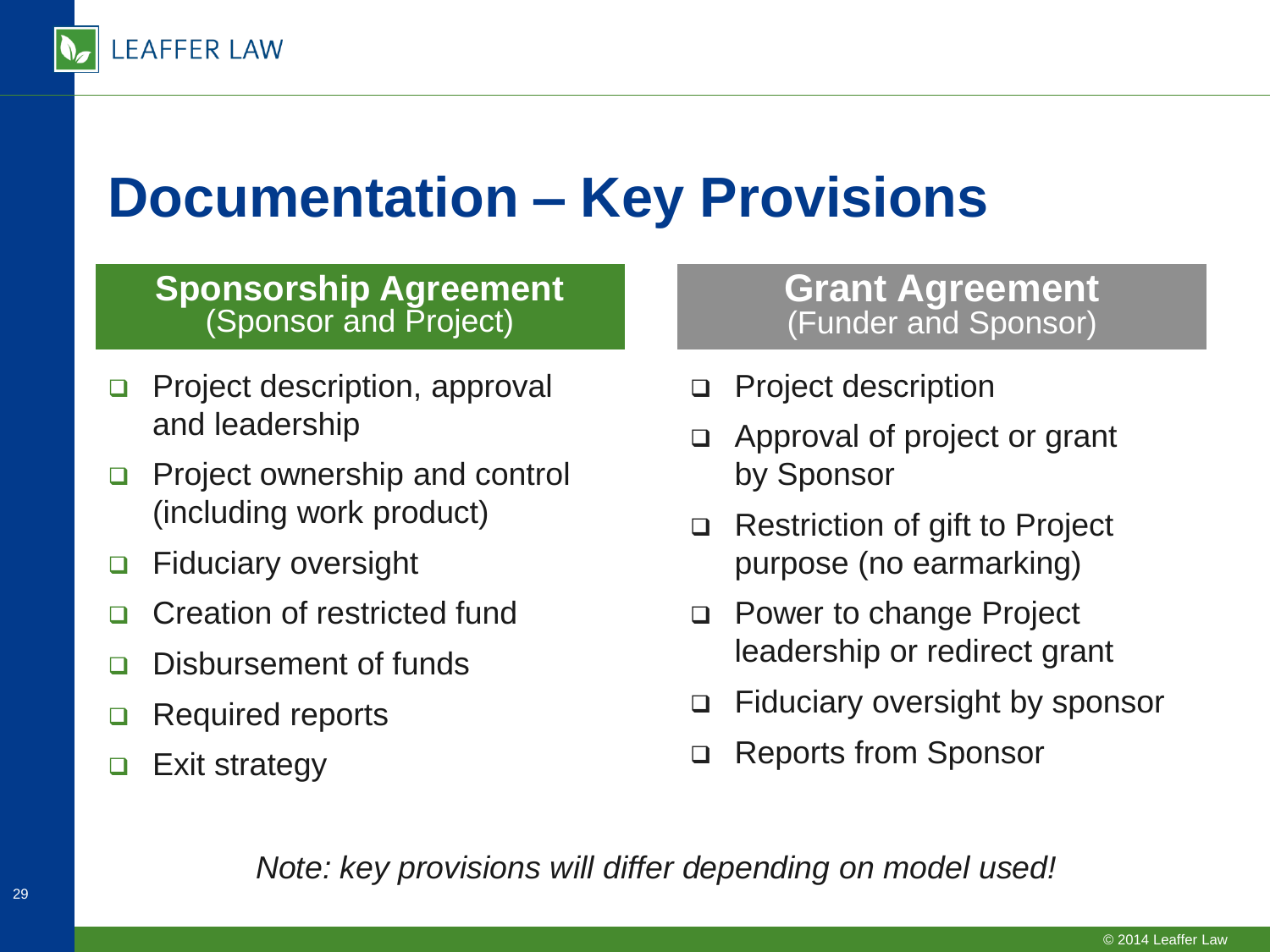## **Areas to Watch Your Step!**

**LEAFFER LAW** 

- Poor understanding of fiscal sponsorship relationship
- Absence of sponsorship agreement
- Agreement that "blends" models
- Pass-thru of funds without independent review
- Non-routine or "one-off" sponsorships
- Fiscal sponsorship as a "favor"
- Failure to address key issues (property ownership, exit strategy)

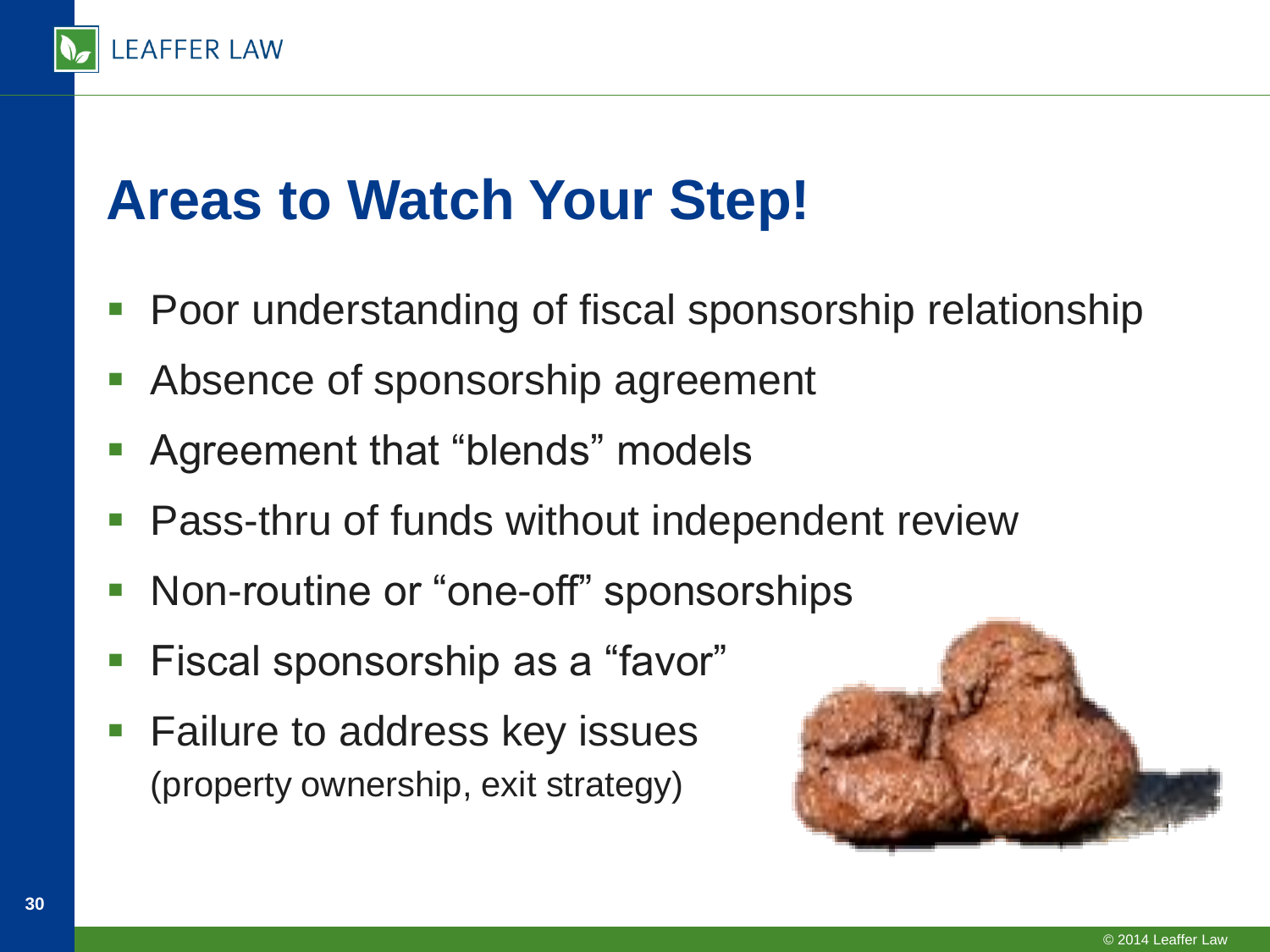

## **Conclusion**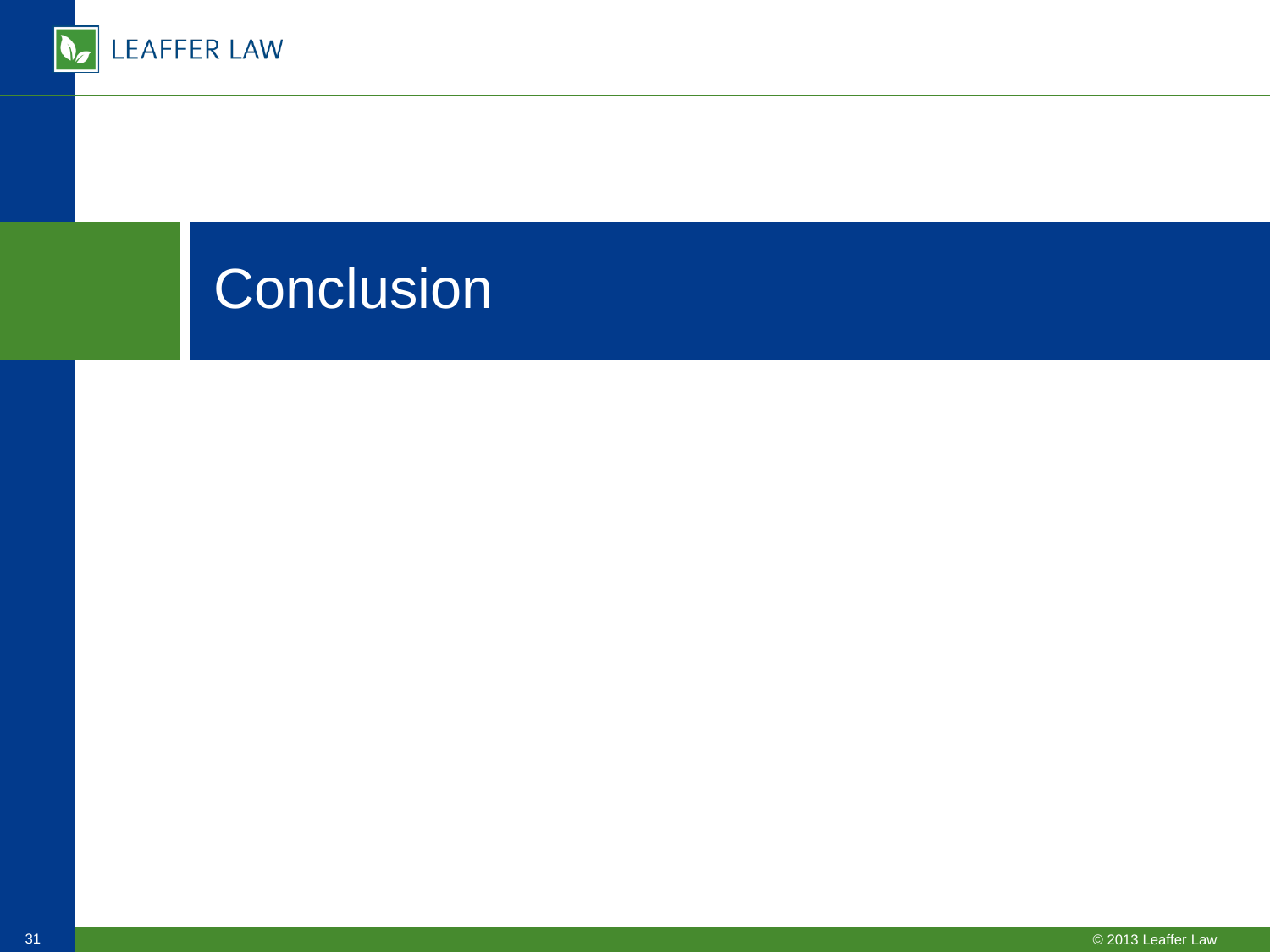



#### **Thank you for all your good work!!!**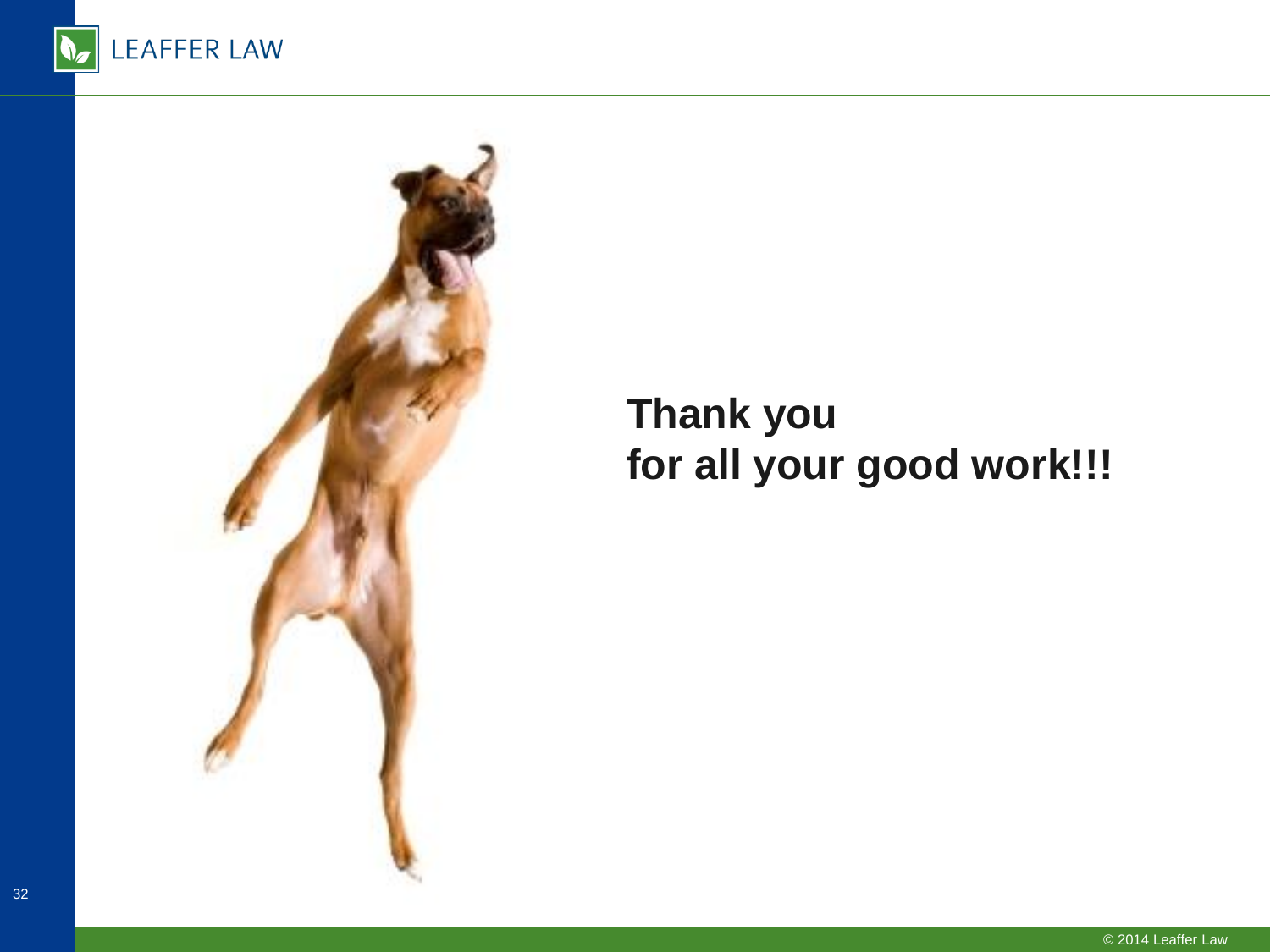

#### **Resources**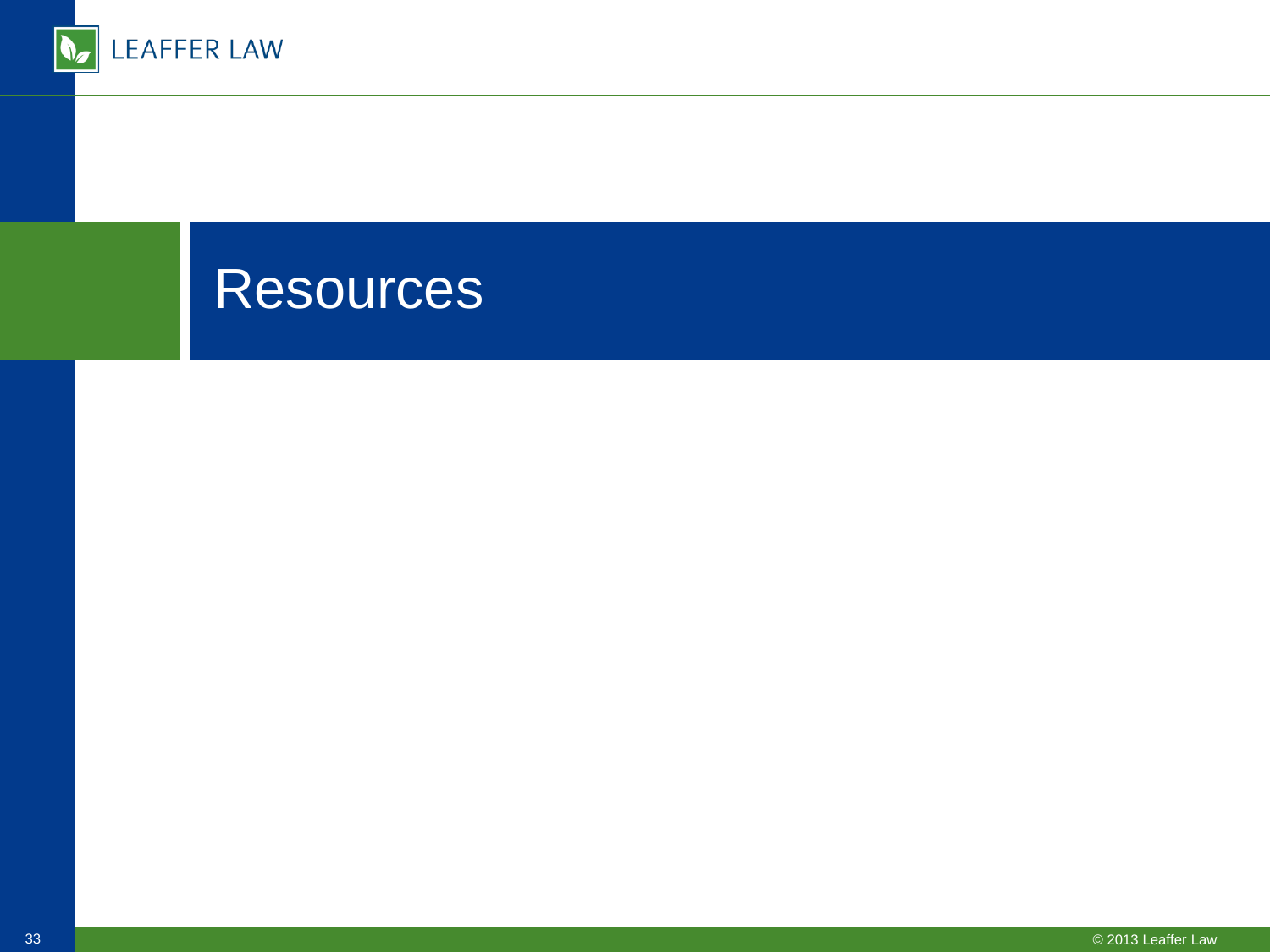

# **Resources: Fiscal Sponsorship**

#### **Websites**

- **Example 2 Leaffer Law Group Nonprofit Law Blog, at** [leafferlaw.com/category/fiscal-sponsorship](http://leafferlaw.com/category/fiscal-sponsorship/)
- **National Network of Fiscal Sponsors, at** [fiscalsponsors.org](http://fiscalsponsors.org/)
- Tides Foundation, at [tides.org](http://www.tides.org/?id=212)
- Foundation Center, at [grantspace.org](http://www.grantspace.org/Tools/Knowledge-Base/Funding-Research/Definitions-and-Clarification/Fiscal-sponsorship)

#### **Books**

Gregory Colvin, Fiscal Sponsorship: 6 Ways to Do it Right